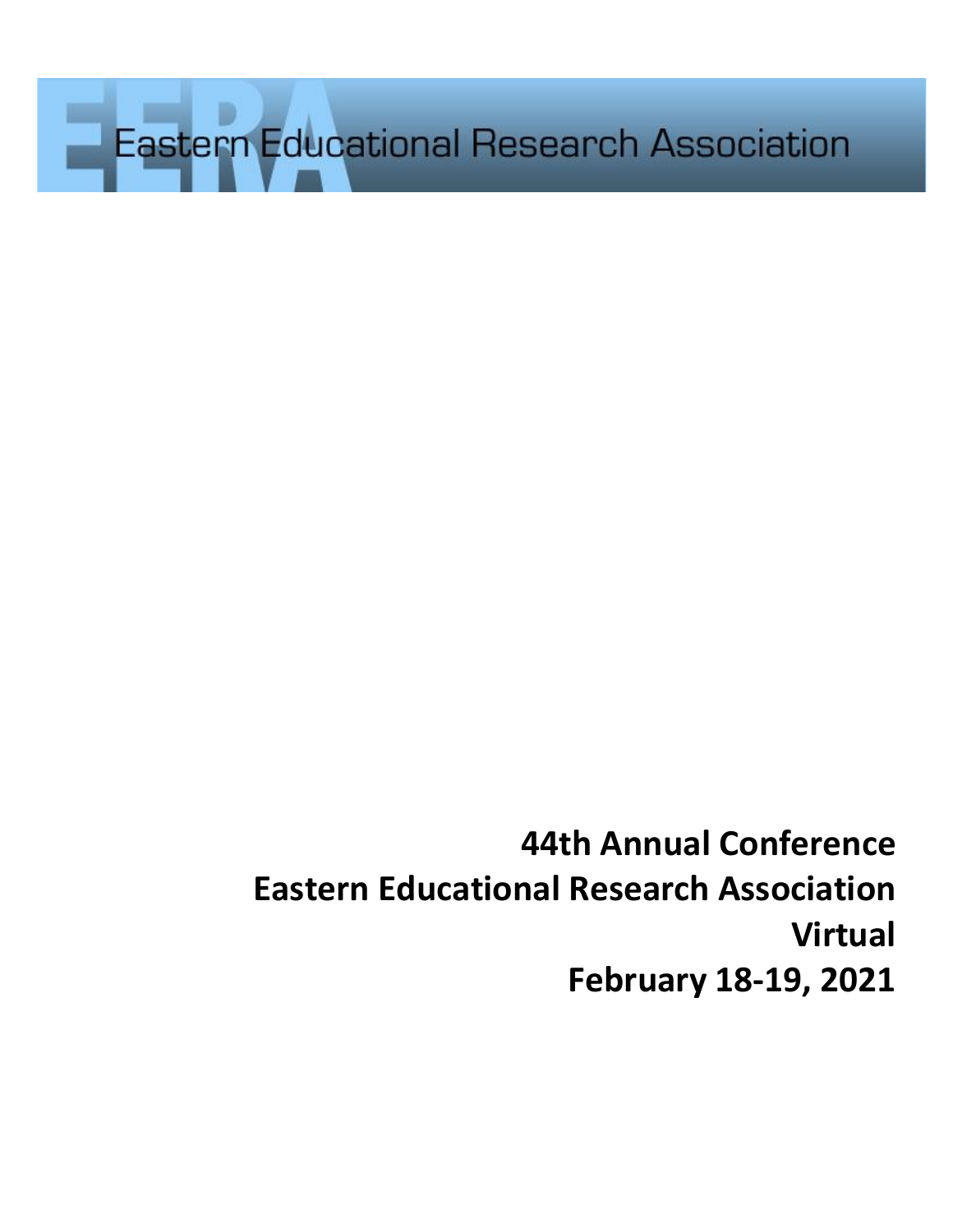# **Schedule at a Glance**

**(all times Eastern)**

# **Thursday, February 18th**

| <b>Opening Keynote Session</b>                                                          |
|-----------------------------------------------------------------------------------------|
| 10:00 - 11:00 Concurrent Session 1                                                      |
| <b>Concurrent Session 2</b>                                                             |
| Att.: 30-Minutes Professional Development Workshops                                     |
| <b>Break</b>                                                                            |
| <b>Concurrent Session 3</b>                                                             |
| Concurrent Session 4                                                                    |
| Special Topic Session – Getting to know the Journal of Research in Education – the EERA |
| Official journal                                                                        |
| Conference Virtual Social                                                               |
|                                                                                         |

# **Friday, February 19th**

| $9:00-10:00$  | <b>Concurrent Session 5</b>                                      |
|---------------|------------------------------------------------------------------|
|               | Att.: Sponsor Session – Publishing with Voices of Reform journal |
| $10:10-11:10$ | Concurrent Session 6                                             |
| Noon $-1:00$  | Awards Townhall                                                  |
| $1:10 - 2:10$ | <b>Concurrent Session 7</b>                                      |
| $2:20 - 3:20$ | <b>Concurrent Session 8</b>                                      |
| $3:30 - 4:30$ | Concurrent Session 9                                             |
| $5:00 - 6:00$ | <b>EERA Annual Business Meeting</b>                              |
|               |                                                                  |

# We want to extend a special thanks to our sponsors this year!

Marshall University and Voices of Reform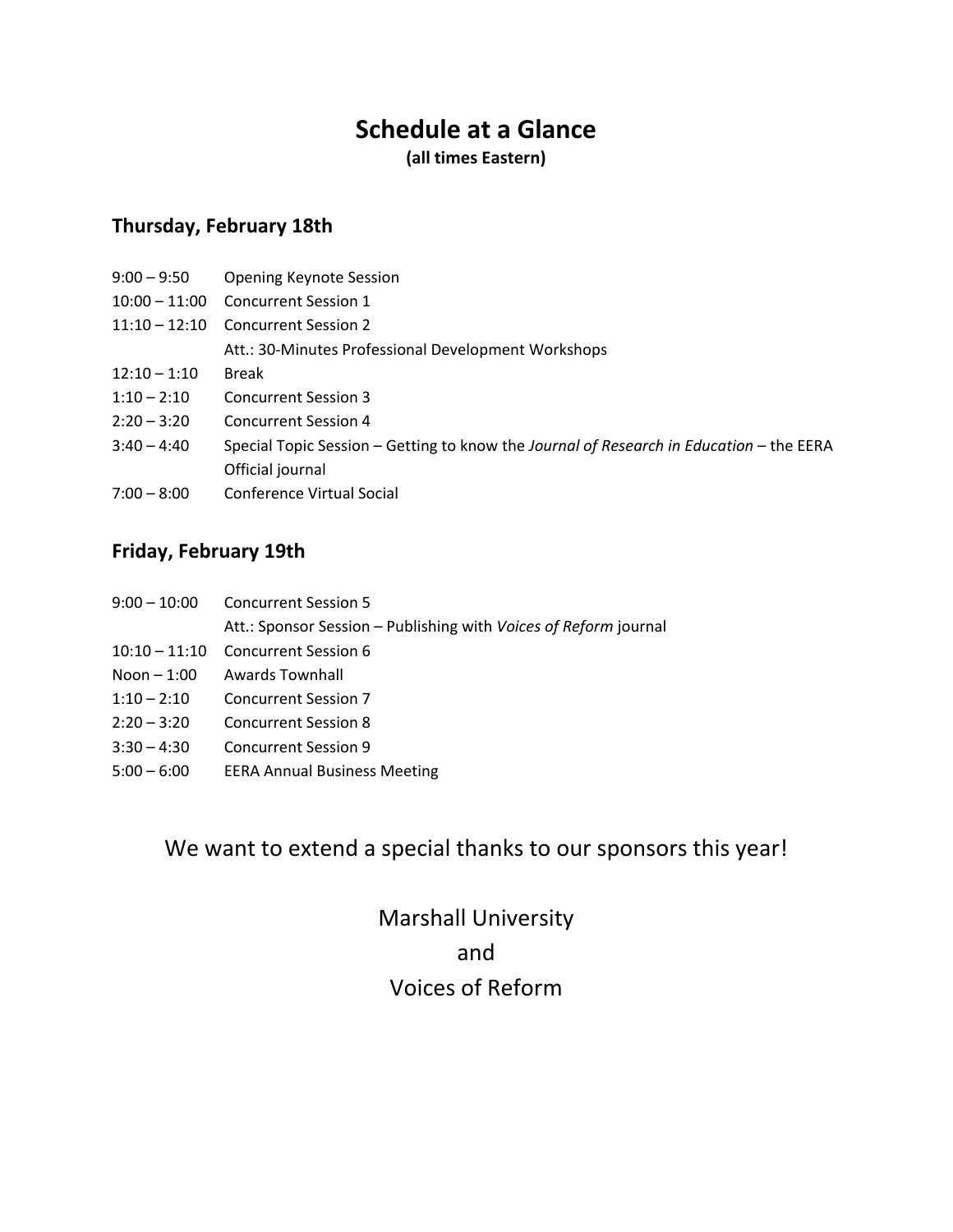# **Instructions for EERA Conference Session Chairs**

To those who have graciously agreed to serve as a Session Chair at the upcoming EERA conference-THANK YOU! You play an important role in the conference, and in many situations, are helping a new generation of faculty members come to understand and appreciate how academic exchanges occur.

Your primary activity as a Session Chair is to introduce the session and the presenters, and to monitor the time allocated for each presenter. To do this, you will need to determine how many presentations are in your session (typically 3-4, but in some cases five), and you will need to moderate the time each presenter is allocated. You are also responsible for keeping track of time and conveying this to the presenters. You should also save time at the end of your session to allow for a discussion among audience members and fellow presenters.

Please plan on arriving to the session you are chairing at least five minutes before the session begins, and please convey to the presenters the order in which they will be speaking (which, unless an issue arises, should be the order listed in the program). Remember, for some new faculty members or graduate students, this may be their first presentation and they might be quite nervous.

Presenters should be able to share their screens as needed and the session will be recorded automatically. Please ensure no one turns off the recording until after the last presenter finishes. If you need technical assistance at any time you go to the technical support channel and request aid. If all else fails post a message that begins with @Eric, @Ryan, or @George to get the attention of an administrator (these messages go directly to the individual administrators)

Please do everything you can to keep your session on time, as session segments are scheduled back-toback. When you conclude your session, please be certain to thank the presenters for their work, and please stop the recording.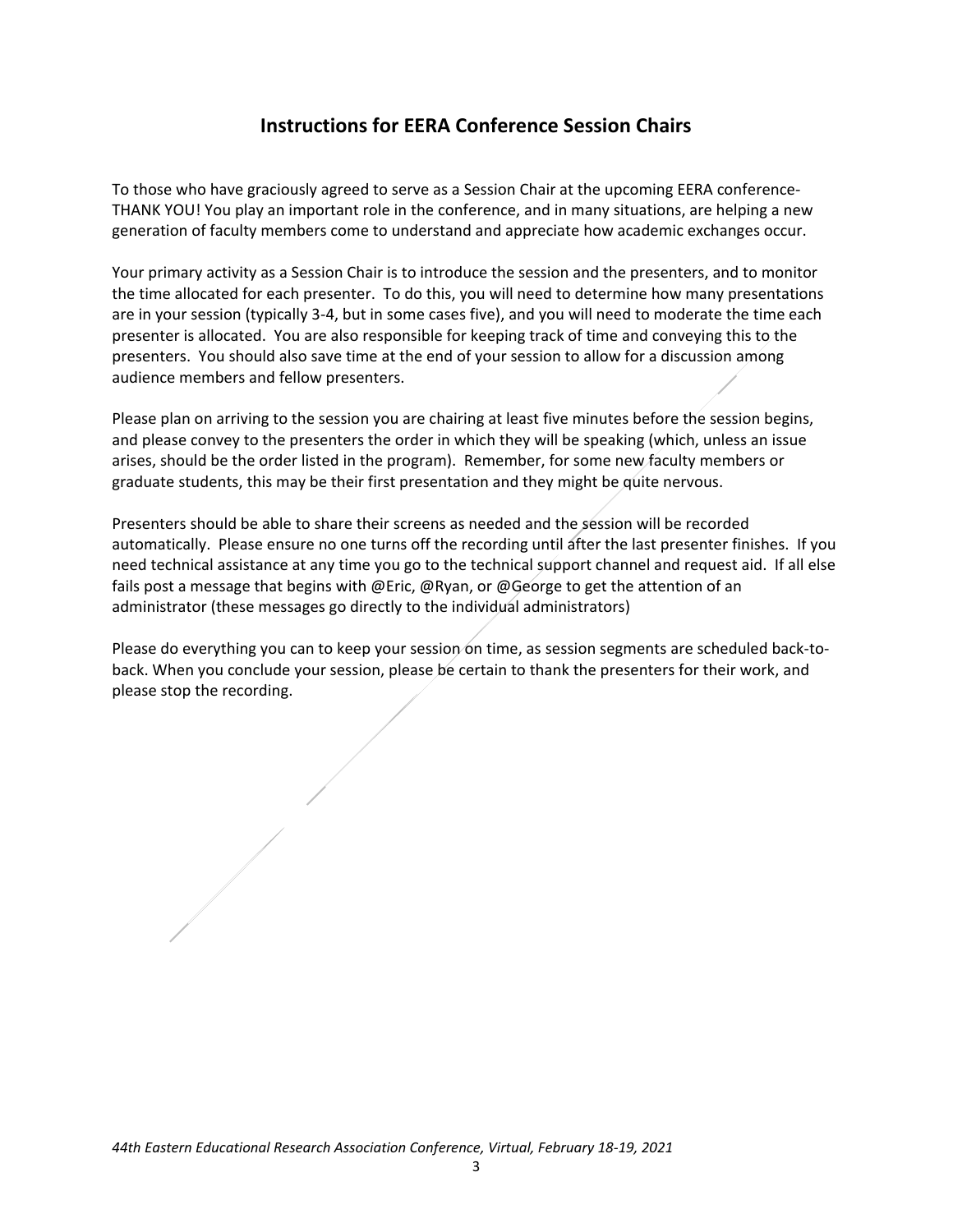# **Keynote Speaker – Dr. Jerry Gilbert**



Dr. Jerome A. "Jerry" Gilbert became the 37th president of Marshall University in January 2016.

A Mississippi native with a background in biomedical engineering, President Gilbert previously served for nearly six years as provost and executive vice president of Mississippi State University. Before that, he was the university's associate provost and associate vice president for academic affairs for six years. Earlier roles include head of the Department of Agricultural and Biological Engineering and coordinator for the biomedical engineering graduate program in the Bagley College of Engineering.

President Gilbert attained the rank of professor in 1993 after joining the Mississippi State faculty in 1988 as associate professor. From 1989-2005, he also served as adjunct clinical assistant professor of orthopaedic surgery (research) for the University of Mississippi Medical Center. He served for 10 years as a research affiliate with the Institute of Neurocognitive Science and Technology at Mississippi State, and was among the first class of Mississippi State's honors faculty in the Shackouls Honors College.

President Gilbert was a graduate assistant at Duke University and held previous academic appointments at North Carolina State University and University of North Carolina (Chapel Hill) School of Medicine.

In 2014, he was elected to the inaugural board of directors of the Association of Chief Academic Officers. A member of the College of Fellows of the American Institute for Medical and Biological Engineering, he also was inducted in the inaugural class of Fellows of the Institute of Biological Engineering, an organization for which he served as president in 2005. In 2017, he was named a Distinguished Fellow in the Bagley College of Engineering at Mississippi State.

Since coming to Marshall, he has been recognized by the West Virginia Martin Luther King Jr. State Holiday Commission with its 2019 "Living the Dream Award" in the area of scholarship. He also was honored by The State Journal as a member of its 2019 Class of Who's Who in West Virginia Business.

He serves as the vice-chairman of the Conference USA executive committee.

President Gilbert has a bachelor's degree in biological engineering from Mississippi State and a doctorate in biomedical engineering from Duke.

He and his wife Leigh are the parents of three grown children, Caroline, Sallie and Peter. They have two grandchildren, Eliza and Roger.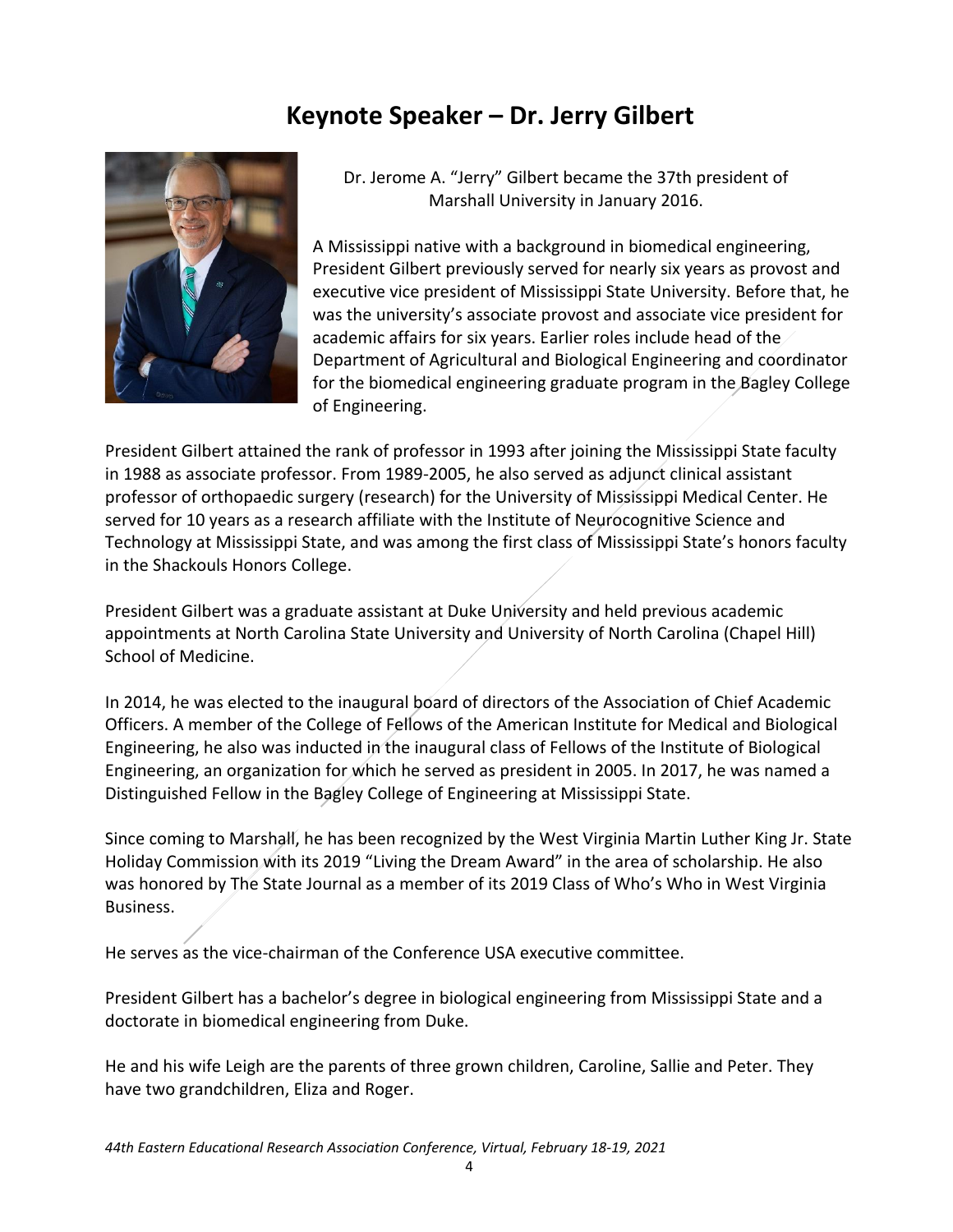# **THURSDAY, FEBRUARY 18th**

# **9:00 – 9:50 Opening Keynote**

# **10:00 – 11:00 Session 1**

#### **Session 1.1 (Long Paper Presentations)**

Session Chair: Jason Schenker

The association of emotional intelligence and transformational leadership to job satisfaction of social work leaders

*Gary Bailey*

Chinese college students' expectations for instructors in face-to-face and online learning environments *Xi Lin, Mingyu Huang, and Qiuhan Lin*

Justice-minded peer group mentoring dynamics among educational leaders *Carol Mullen, Emily Boyles, Angelica Witcher, and Cindy Klimaitis* 

#### **Session 1.2 (Panel Presentation)**

The use of virtual stimulation in teacher education program *Deana Ford, Sara Luke, Terrie Ponder, Angelica Fulchini Scruggs, and Michelle Vaughn* 

# **Session 1.3 (Short Paper Presentations)**

Session Chair: Grace Liang

The orality-literacy split in the preparation of early career teacher-scholars *Matthew Kruger-Ross and Jen Rodgers* 

Developing a comprehensive public relations program for the  $21^{st}$  century student: A state university's PR major initiative

*Joseph Harasta*

Inquiry based learning with preservice teachers *Paige Horst* 

A community literacy partnership: A place-based reading and writing study between middle school students and preservice teachers *Anne Katz* 

# **Session 1.4 (Long Paper Presentations)**

Session Chair: Lou Sabina

Bayesian latent class analysis: A simulation study *Diana Mindrila* 

Assessment of learning and challenges of design and implementation in STEM classrooms *Courtney Rossi*

*44th Eastern Educational Research Association Conference, Virtual, February 18-19, 2021* 5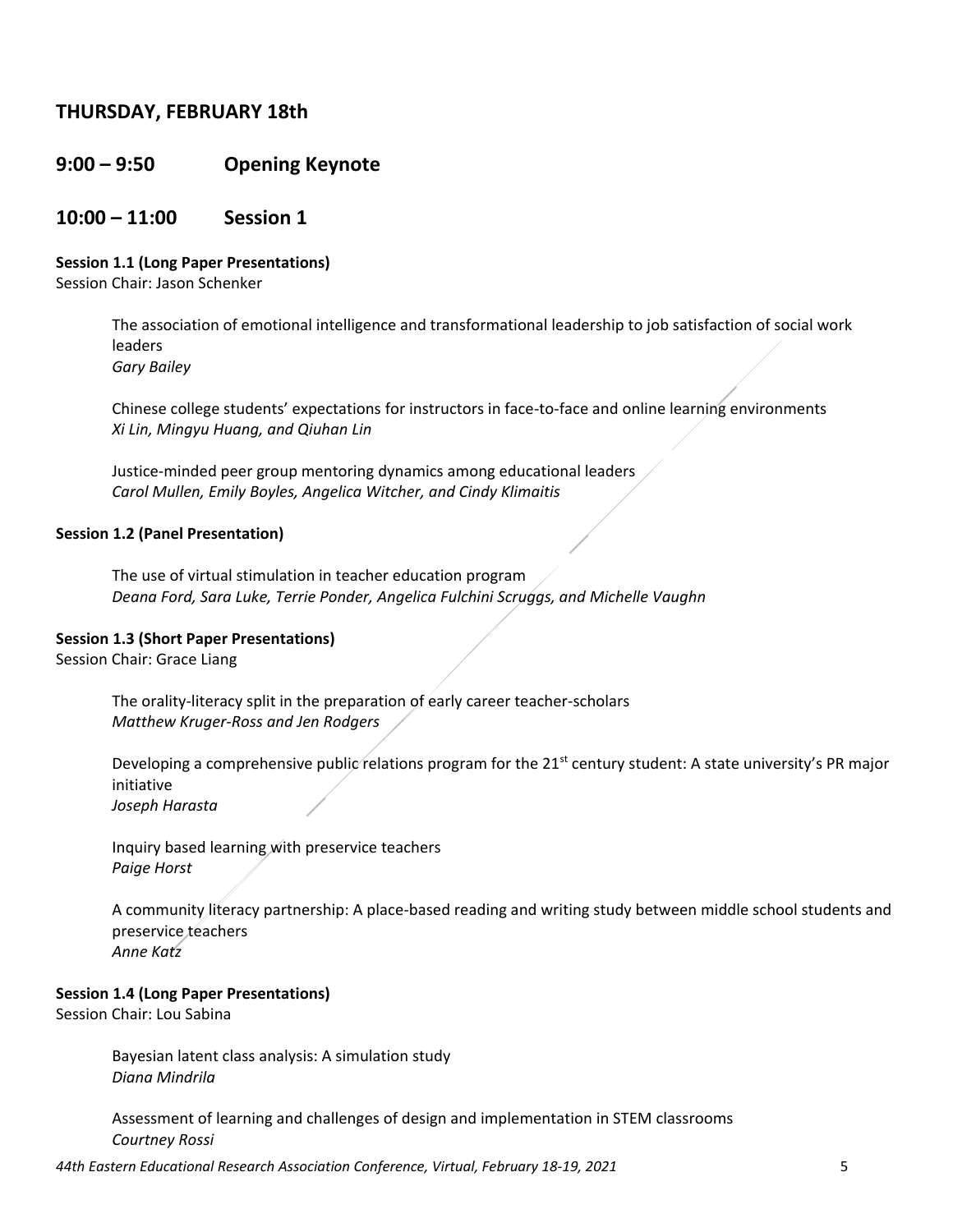Addressing cultural competencies in the face of disaster: The impact of Hurricane Maria on educational programs in central Florida *Kiara Sabina, Lou Sabina, Mercedes Tichenor, Elizabeth Heins, and Kathy Piechura-Couture* 

#### **Session 1.5 SPECIAL INVITED SESSION (Paper Presentation)**

Moderator: Kenda Grover

Facilitating change through faculty development initiatives *Shelly Walters and Kathryn Zawisza*

#### **Session 1.6 (Short Paper Presentations)**

Session Chair: Carol Watson

Ethics and bias issues of AI in education: Educators as ethical protectors *Vincent Paladino* 

Virtual exchange project between American and Korean early childhood education preservice teachers *Boyoung Park, Soomin Sohn, and Sarah Chase* 

Study of middle grades student teachers' dispositions in action as related to success on the edTPA *Holly Thornton* 

Substance use among youth populations in eastern Pennsylvania schools *FangHsun Wei, Marcia Goodman-Hinnershitz, and May Jo Stere* 

#### **Session 1.7 (Short Paper Presentations)**

Session Chair: Jay Feng

Assessing for learning: Using e-portfolio in elementary math *Jay Feng and Tiara Mensigner*

Portfolios and core reflection to deepen preservice teachers' reflective practice *Jade Burris* 

A comprehensive approach to design and editing Etextbooks with multiple-option reading pattern based-on pyramid structure *Terence Cavanaugh and Yanling Liao* 

#### **Session 1.8 (Short Paper Presentation)**

Session Chair: Tracy Butler

The experiences of Barry graduate education students towards educational research *Purina Lopez and Mehmet Turegun* 

Student evaluations of teaching: What are they good for? *Jill Channing and James Bernard*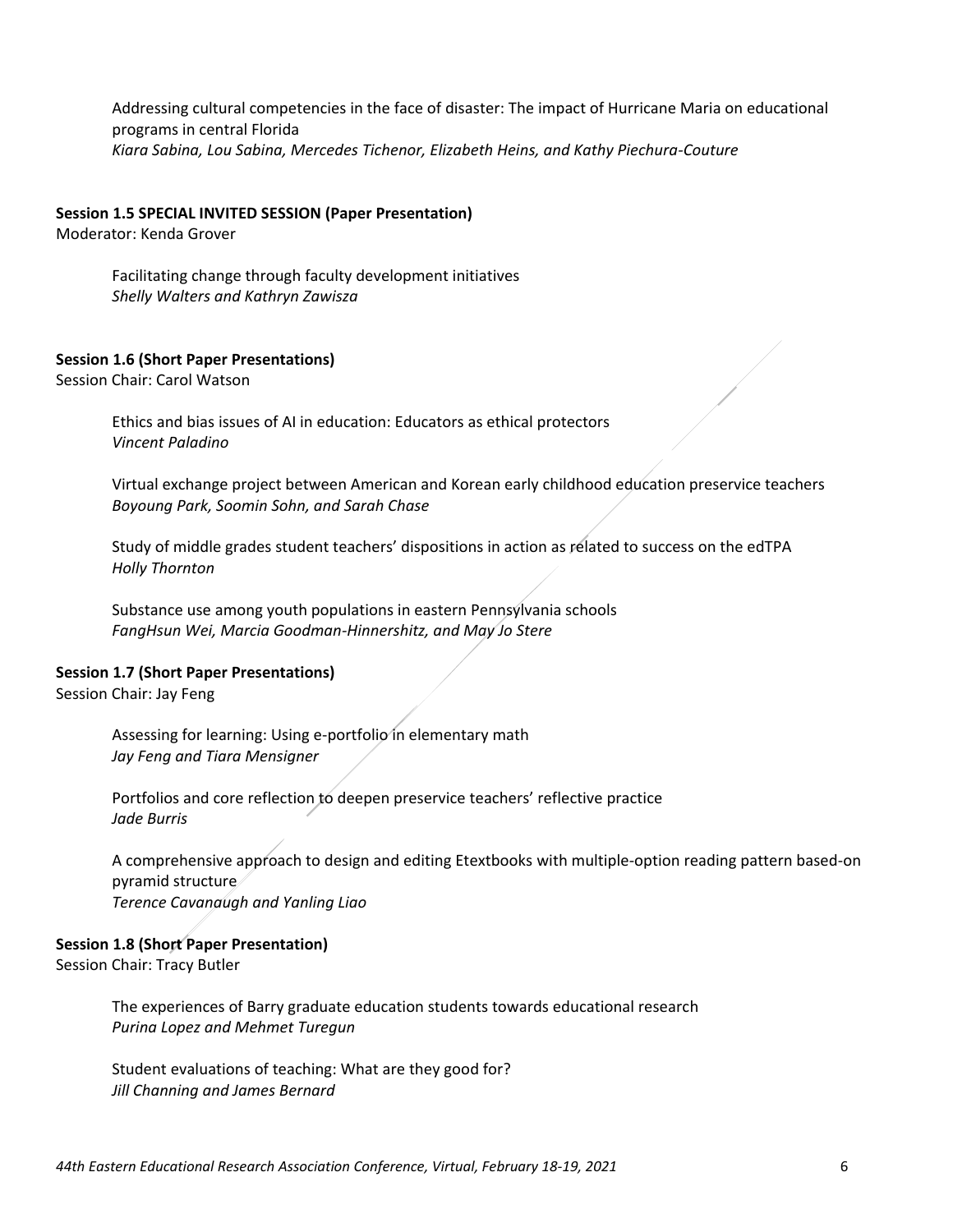Impact of COVID-19 pandemic and home quarantine on parent-child relationship and family wellbeing: A mixedmethod study *Gen Li, Peng Wang, and Tony Tan*

A youth program that facilitates Vietnamese immigrant youths' multicultural identities development *Tham Tran and Elizabeth Bifuh-Ambe* 

# **11:10 – 12:10 Session 2**

# **Session 2.1 (Long Paper Presentation)**

Session Chair: Jennifer Sughrue

Developing arts teacher leaders in professional learning communities *Nicole Lorenzetti and Susanne Harnett*

Public school educator liability in federal and state litigation *Jennifer Sughrue and M. Daivd Alexander* 

Adolescent perceptions of school climate, attitude toward school, and self-efficacy: The intersectionality of race and gender *Margaret Booth, Audrey Roberts, Jean Gerard, and Beth Gilfillan* 

# **Session 2.2 (Short Paper Presentations)**

Session Chair: Carol Watson

LGBTQ preservice teachers arrive at heteronormative K-12 *Lesley Siegel*

Preschool enrollment and gifted education *Shelby Roberts and Hannah Pallotta* 

Girls' construction of mathematical discourse in a middle grades single-sex classroom *McKenzie Brittain and S. Megan Che* 

Sparking content-area literacy learning: Inquiry in an NIH grant workshop for undergraduate students in science disciplines *Anne Katz*

# **Session 2.3 (Short Paper Presentations)**

Session Chair: Lou Sabina

Preservice teachers' perceptions of motivation using active learning *Caryn Caruso* 

Benefits of book study as informal teacher learning *Dori Hargrove and Tauna Cole* 

Professional development at the intersection of culture and technology: Impacts on in-service teachers *Kevin Oliver and Angela Wiseman*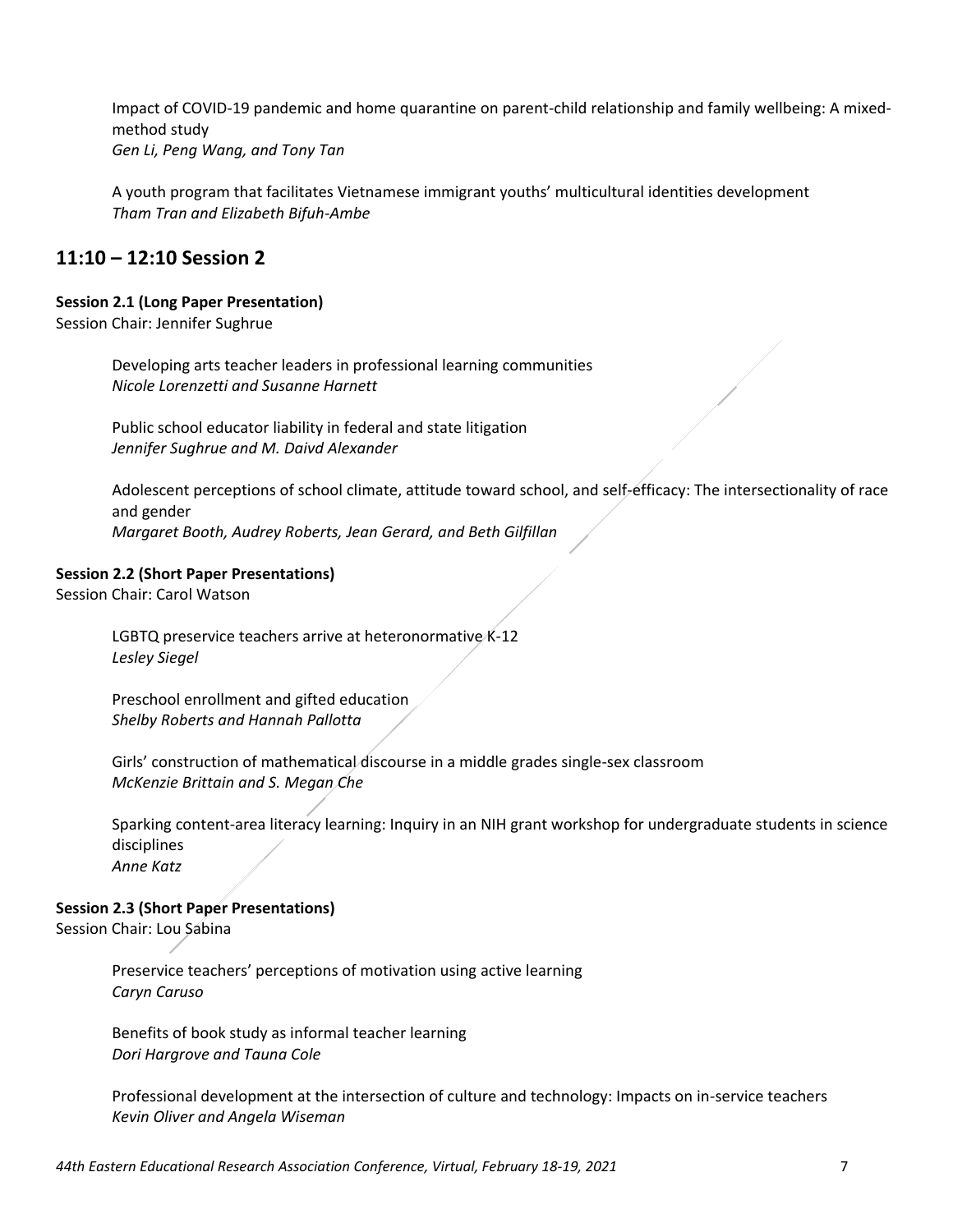Future expectation and improvement of reface app: Not only entertaining but also educational significance *Pai-Hsueh Cheng*

#### **Session 2.4 (Long Paper Presentations)**

Session Chair: Jason Schenker

I just wanted to go to the pizza party: A study of teacher candidates' responses to The Book Whisperer: Awakening the Inner Reader in Every Child *Kathleen Crawford and Michelle Reidel*

Parental awareness and perspective of school choice: A conceptual framework *Kat Robershaw and Kelly Bradley* 

Creating a positive classroom climate that embraces and support all learners *Maureen Connolly and Jonathan Davis*

#### **Session 2.5 (Panel Presentation)**

A comparison of the views of educators, administrators, students, and parents on the effectiveness of online and distance learning during a pandemic *Stephanie Burdette, Elisha Lewis, and Michael Blackwell* 

#### **Session 2.6 (Panel Presentation)**

Design thinking as an approach to leadership *Walt Justice, James Blackburn, and Robert Myers* 

#### **Session 2.7 (Short Paper Presentations)**

Session Chair: Jay Feng

Emotional agile leadership among COVID-19 *Adrianne Wilson* 

Interactions and motivational factors in distance education *Maha Alfaleh* 

Conceptualizing the graduate reading practicum through reflective examination: Voices from the field *Jennie Ricketts-Duncan*

Perception and performance: Transparency in online teaching and learning *Jay Feng* 

#### **Session 2.8 CONFERENCE SPECIAL PROGRAM (30-Minutes Professional Workshops)**

PD1: Introduction to Factor Analysis Using Survey Data *Diana Mindrilla* 

PD2: Creating Construct Definitions for Scale Development *Jonathan D. Rollins III*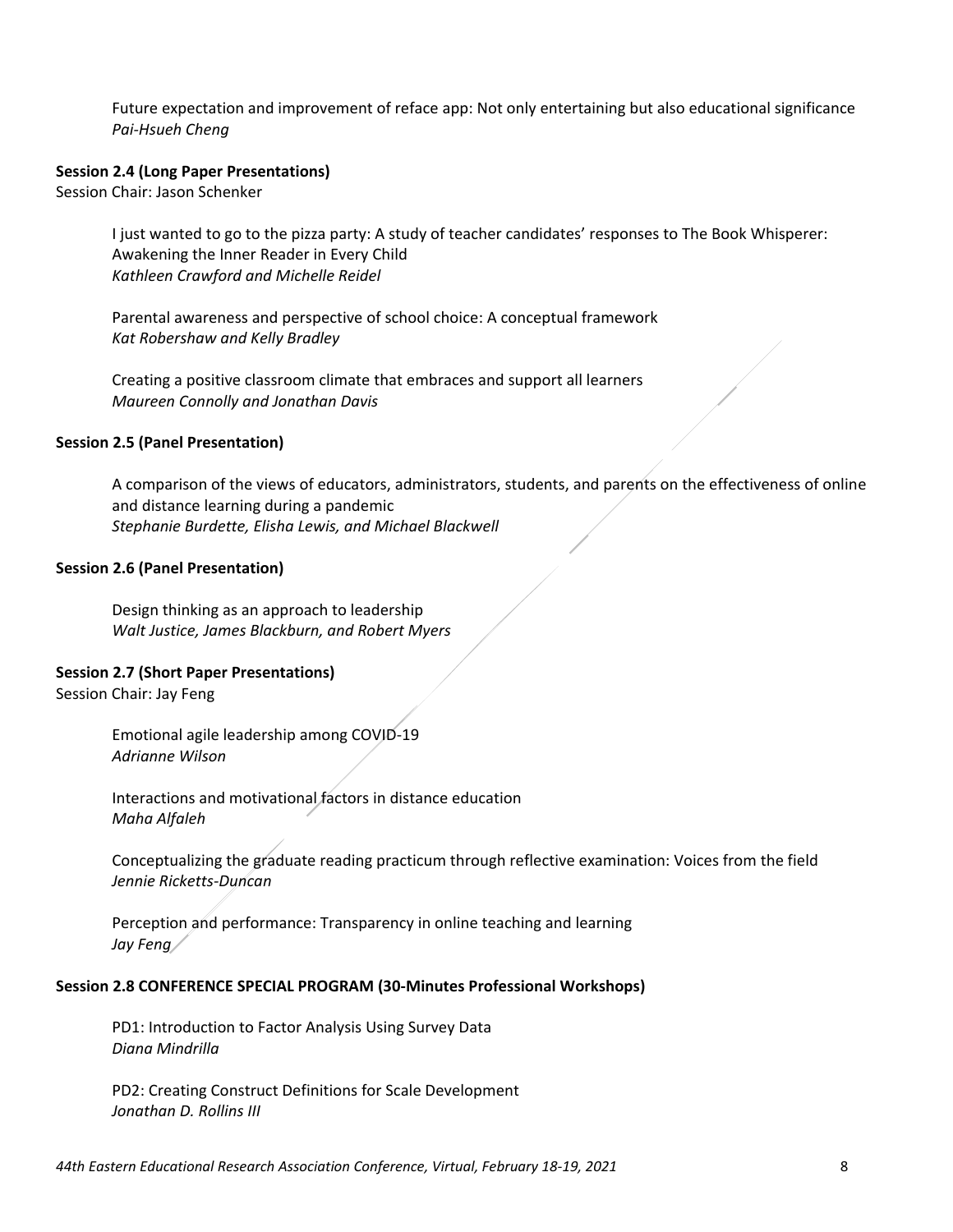# **12:10 – 1:10 Lunch Break**

# **1:10 – 2:10 Session 3**

# **Session 3.1 (Short Paper Presentation)**

Session Chair: David Tolliver

Developing a dynamic positionality in a community research project *AnnMarie Dull* 

The power of place to promote science and disciplinary literacy *Lina Soares* 

Adopting Twitter hashtag among graduate and undergraduate learners *Maha Alfaleh* 

STEM education: Does leadership training lead to retention? *Jermaine Tucker and Javier Gonzalez* 

# **Session 3.2 (Long Paper Presentations)**

Session Chair:

Factors associated with Chinese college students' perceptions of the ethicality of classroom assessment: A mixed methods study *Ruiqin Gao, Xiumei Liu and Xumei Fan* 

Integrating literacy and science as a place-based event: An ethnographic case study of primary grades teaching in a rural Appalachian primary school *LaShay Jennings*

# **Session 3.3 (Long Paper Presentations)**

Session Chair:

"The road we trod" – Situating African American male educational leadership and its implications for professional sustainability *Reginald Wilkerson*

Faculty and student experiences of remote learning during COVID-19 *Ronda Sturgill, Aimee Whiteside, Lina Gomez-Vasquez, and Suzanne Ensmann* 

Doctoral graduates' confidence to lead organizations graduating from a scholarly-practitioner Ed.D program *Jean McAtavey*

# **Session 3.4 (Long Paper Presentations)**

Session Chair: Lesley Siegel

Preliminary results of preservice teachers' self-assessed belonging in the academic community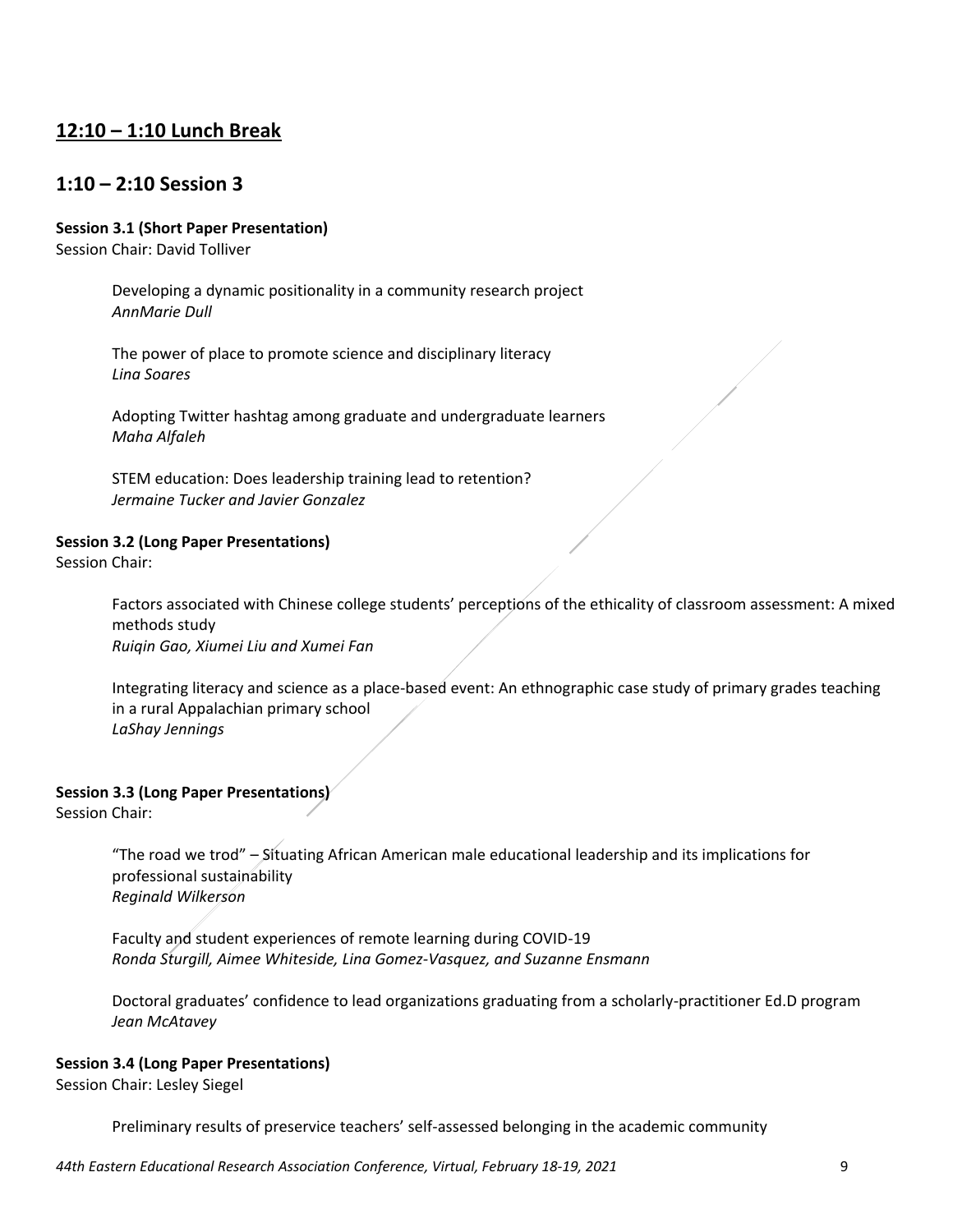*Miranda Sigmon*

Poverty and the learning experience *Sydney Pitta* 

Student leaders on campus: Examining overinvolvement through social network analysis *Anthony Setari, Kayla Johnson, R. and Renee Setari* 

#### **Session 3.5 SPECIAL INVITED SESSION (Panel Presentation)**

Moderator: Kenda Grover

The pandemic and P12 education: From student teachers to school leaders *David Shannon, Jodie Brinkmann, Jessica Bucholz, Carol Cash, Janet Goodman, Laurie Kimbrel, Savanna Love, David Marshall, and Carol Watson* 

#### **Session 3.6 (Short Paper Presentations)**

Session Chair: Bonni Behrend

Exploring the characteristics of adults online learning activities: A case study of EdX Online Institute *Yuewei Shi and Xi Lin* 

The importance of school climate on school counselor self-efficacy *Bonni Behrend*

International electronic journals for distance education *Rania Alsobhi*

#### **Session 3.7 (Long Paper Presentations)**

Session Chair: Zora Wolfe

A comparison of Virginia preservice teachers' efficacy and the effect of COVID-19 *Tim Pressley and Hannah Croyle* 

Assessment of teacher dispositions with the Beliefs About Teaching Scale (BATS2) and short-form Situational Reflection Assessment (SRA2) *W. Steve Lang, LaSonya Moore, Judy Wilkerson*

Distribution of instructional leadership roles and responsibilities *Zora Wolfe, Kim-Kathie Knudsen, Abbie Mahaffey* 

#### **Session 3.8 (Panel Presentation)**

How to counter isolation in academia *Dixie Powers, Maegan Boyd, Taylor Hamm, and Mykelli Taylor* 

# **2:20-3:20 Session 4**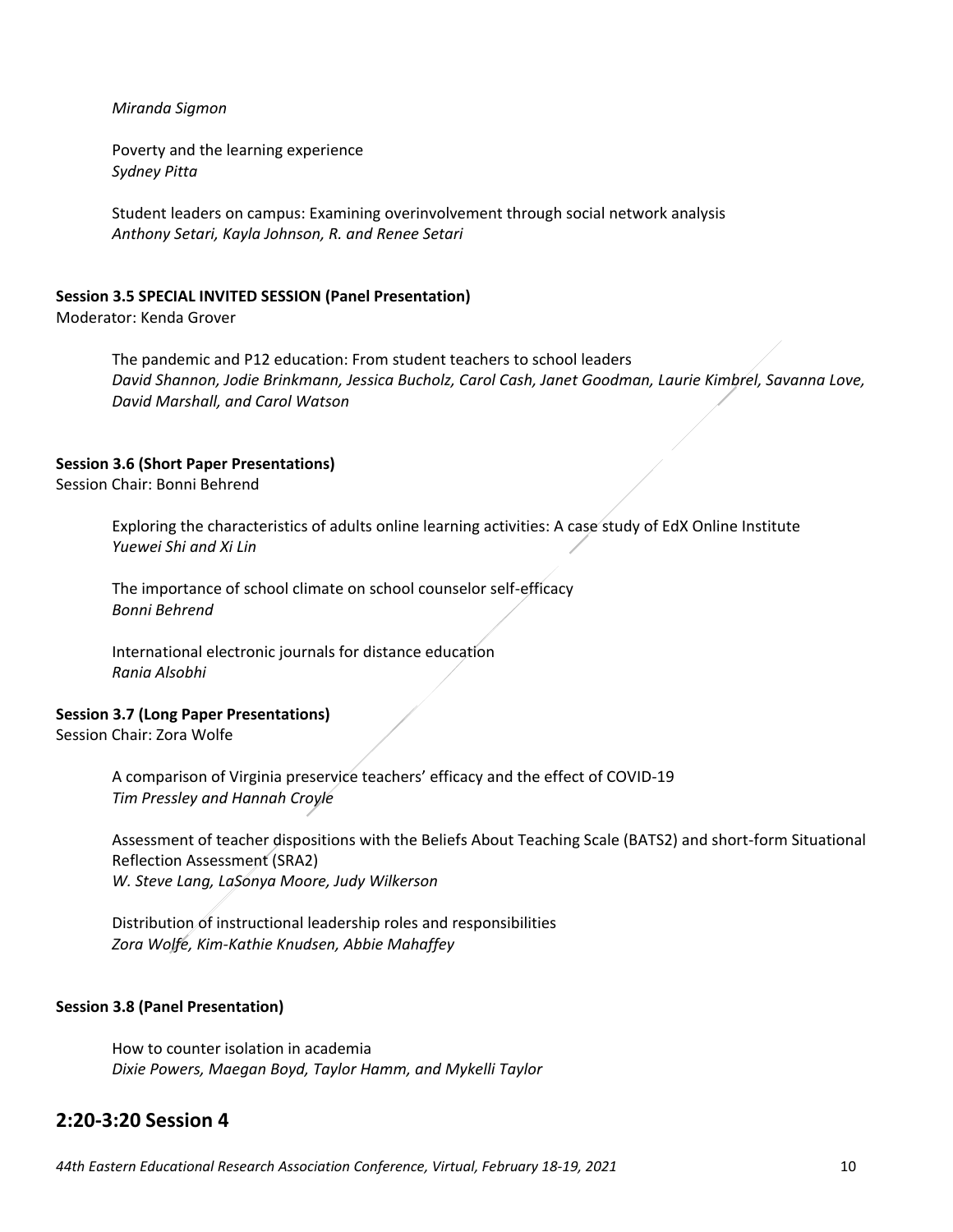#### **Session 4.1 (Long Paper Presentations)**

Session Chair: Jessica Bucholz

Early literacy methods: Texts used in teacher preparation programs *Miranda Sigmon and Donna Fogelsong*

Accepting educational responsibility through art: The impact of arts-integrated academic instruction on students with disabilities *Nicole Lorenzetti and Alexandra Leff*

John Dewey's advocacy of philosophy in schools *Maughn Gregory*

# **Session 4.2 SPECIAL INVITED SESSION (Panel Presentation)**

Moderator: Kenda Grover

Impact of COVID-19 on the college environment: Considering impact on students and faculty *Jamie Carney, Katherine Hettinger, Bonni Behrend, Erica Stallings, Jodi Sindlinger, Kevin White, Brittany Dennis, and Heather Windham* 

#### **Session 4.3 (Short Paper Presentations)**

Session Chair:

Finding the glitch in your code: Making the switch to improved transition assessment tools and services to embrace and honor cultural differences *Ashley Miller, Mimi Staulters, and Colleen Commisso*

Communication competencies and future school leaders: Using mixed-reality experiences for realistic practice *Marjorie Ceballos, Daniel Eadens, and Krista Bixler*

Feasibility of SEE-KS with undergraduate teacher candidates: Social-emotional framework for engaging all children *Katherine Green and Chelsea Morris*

K-5 teachers' perceptions on differentiated instruction *Aslihan Unal and Zafer Unal* 

# **Session 4.4 (Long Paper Presentations)**

Session Chair: Samad Dimbie

University supervisor perceptions and experiences in a study abroad student teaching program in Germany *Rachel Geesa, Nicholas Elam, Abby Teeters, and Thalia Mulvihill* 

Preservice teacher dispositions: A case study of dispositional changes during a teacher preparation program *Kyle LaPagila, Judy Wilkerson, and Christopher Parfitt*

A phenomenological study of novice teachers' first-year experiences in curriculum development in international schools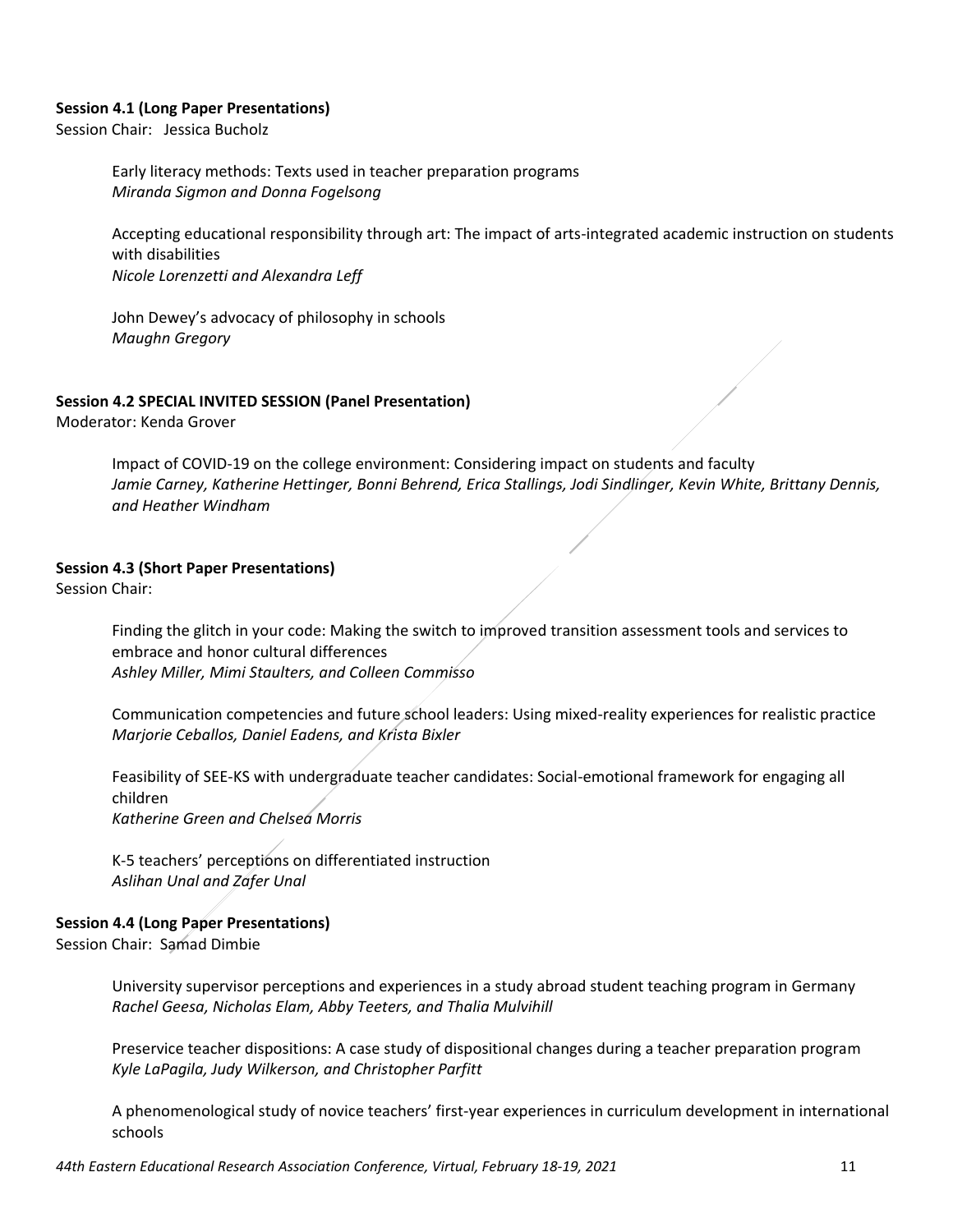#### *Rachel Pedigo*

#### **Session 4.5 (Short Paper Presentations)**

Session Chair: Beena Achhpal

Supporting digital literacy in school communities: Obstacles and lessons learned by pre-service teachers *Robert Ceglie and Ginger Black*

An investigation of early childhood special education directors' job-related challenges *Sara Movahedazarhouligh*

The roles and self-perceptions of specialized literacy professionals *Michelle Arnold* 

Navigating media bias and propaganda to teach information literacy *Sheliah Durham and Tracy Butler*

# **Session 4.6 (Long Paper Presentations)**

Session Chair:

Lessons learned: Teaching undergraduate mathematics & computer science in the wake of a global pandemic *Lisa Darlington and Katherine Bowe* 

Teachers of color: Characteristics and trends in attrition and retention from a large urban school district in Florida from 2009 to 2019 *Kerry Wittel, Charles Dukes, and Sharon Darling* 

# **Session 4.7 (Panel Presentation)**

The multicultural sensitive classroom: How to incorporate multiculturalism in the college classroom *Justin Muller, Summer Moon, Connor Liney, Cailla Niner, Jessica Jackson, and Maegan Byod*

# **Session 4.8 (Panel Presentation)**

Online education in the United States and Turkey during the COVID-19 outbreak *Joshua Middleton, Sara Tours, Ahmet Simsar, Amy Orville, Paige Bucha, Hizir Dinler* 

# **Session 4.9 SPECIAL INVITED SESSION (Paper presentation)**

Changing paradigms: Faculty perceptions of the migration to online and hybrid instruction *David Deggs and Michael Miller*

# **3:40 – 4:40 Special Invited Session: Getting to know the Journal of Research in Education**

The co-editors of the EERA official journal, *Journal of Research in Education*, Drs. Kristen McHenry and Tracy Butler will speak about the process of getting one's work published in professional-academic outlets. Particularly, they will talk about what makes a successful manuscript under the context of JRE.

# **7:00 – 8:00 Conference Virtual Social**

*44th Eastern Educational Research Association Conference, Virtual, February 18-19, 2021* 12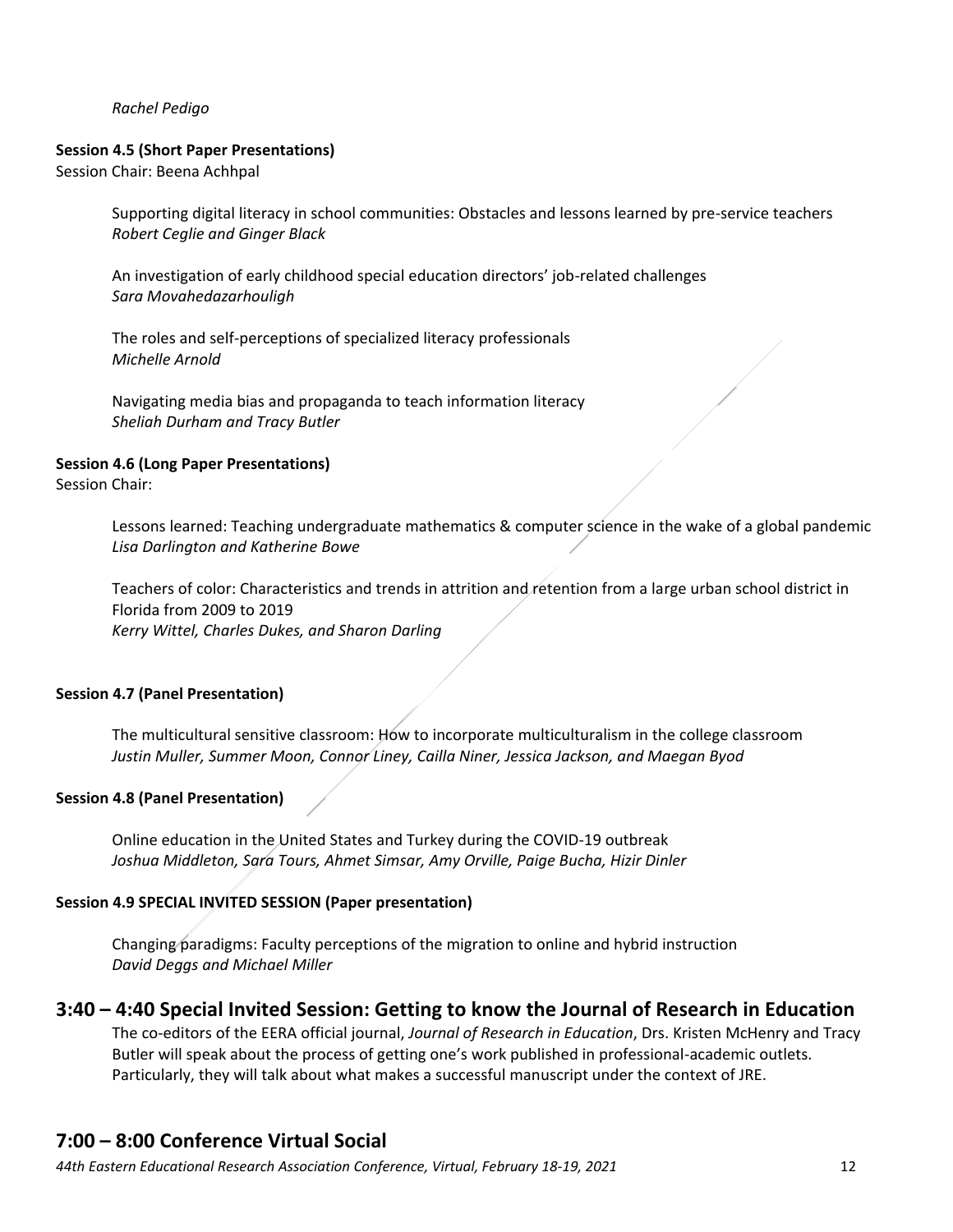# **Friday, February 19**

# **9:00 – 10:00 Session 5**

# **Session 5.1 (Short Paper Presentation)**

Session Chair:

Viewing children's picture books about dyslexia through a social justice framework *Mary Tackett, Paige Horst, and Donna Fogelsong*

Pennsylvania kindergarten teachers' curriculum beliefs: Pre-COVID-19 *Sara Tours, Amy Orville, and Taryn Montgomery* 

**\_\_\_\_\_\_\_\_\_\_\_\_\_\_\_\_\_\_\_\_\_\_\_\_\_\_\_\_\_\_\_\_\_\_\_\_\_\_\_\_\_\_\_\_\_**

The effects of self-regulated learning training on teachers' self-regulated learning, self-efficacy for teaching, and perceived instructional effectiveness in computer-supported collaborative learning environments *Melissa Quackenbush, Linda Bol, Timothy Cleary, and Joanna Garner*

Barry University doctoral students' attitudes towards research *Nicole Dieguez and Hemaghini Das* 

#### **Session 5.2 (Long Paper Presentations)**

Session Chair: Susan Kushner Benson

K-12 educator perspectives on teacher evaluation process for virtual instruction during COVIE-19 pandemic *Nicholas Elam*

Buying the brand to beat the bully: Brand-related bullying and the LGBTQ student *William Williams and Jon Littlefield* 

Tennessee Educator Acceleration Model (TEAM): Prospects and challenges in an urban school district, Tennessee, United States *Samad Dimble-Mumuni, Nikki Hughes, and Kenneth Kungu* 

# **Session 5.3 (Short Paper Presentations)**

Session Chair:

Criteria for choosing control variables in quantitative research *Abdulaziz Alenezi*

Preparedness for online instruction: A case study of a cohort of student teachers experiences and supportive measures taken *Ginger Black, Robert Ceglie* 

Young adult authors mentor students from Title I schools on writing college admission essays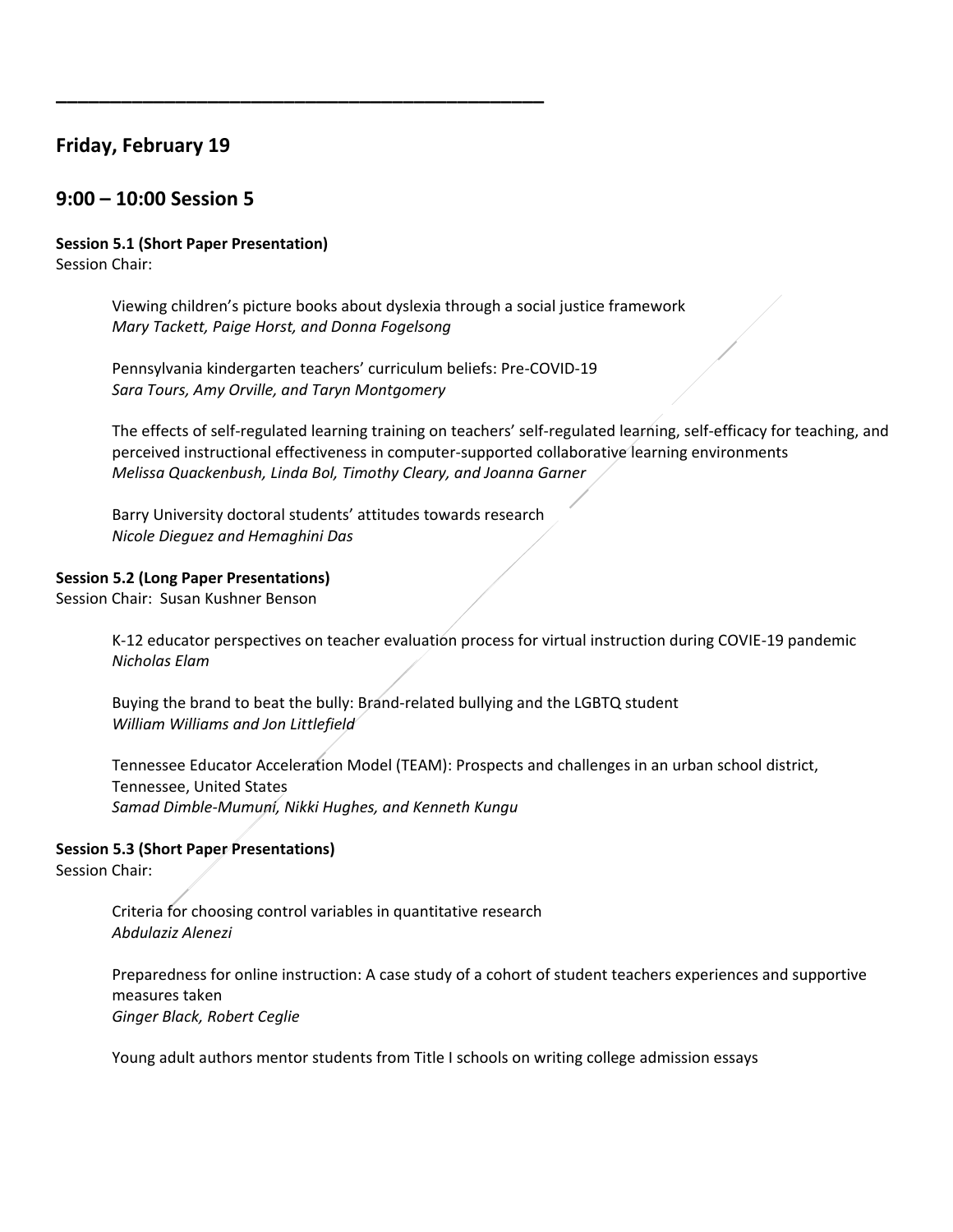#### *Cynthia Martelli and Vickie Johnson*

Teacher reflections on caring for students and ambiguous loss due to COVID-19 *Laura Freeze*

#### **Session 5.4 (Panel Presentation)**

Rapid instructional design in times of crisis *Tinukwa Boulder, Mackenzie Brown, Hannah Derrick, and Shan Cawley* 

#### **Session 5.5 (Short Paper Presentations)**

Session Chair: Rasheed Flowers

Does class attendance impact academic performance? *Joel Messan and Mariana Talpau Joos* 

The Indiana teacher shortage: What are the facts and what are districts doing to attract and keep teachers? *Terry McDaniel*

Coaching pre-service teachers to integrate the arts in STEM content *Cheryl Luton* 

Using wordless picture books to generate inferences *Anna Kambach*

#### **Session 5.6 (Long Paper Presentations)**

Session Chair:

Snap, post, comment, & measure: Language learners' perceptions of technology, language usage, and culture during COVID-19 *Kristen Fung*

Wrap-around support for online dissertation students during COVID-19 *Jill Channing and Pamela Scott* 

The collateral impact of post-prison supervision on college experiences in the U.S. *Lindsey Runell*

# **Session 5.7 (Panel Presentation)**

Research on short notice: COVID's unintended opportunity to study remote learning in college students with intellectual developmental disabilities *Michael Brady, Kelly Kearney, Brianna Joseph, Ayse Torres, Angelica Downey, and Diana Valle-Riestra*

#### **Session 5.8**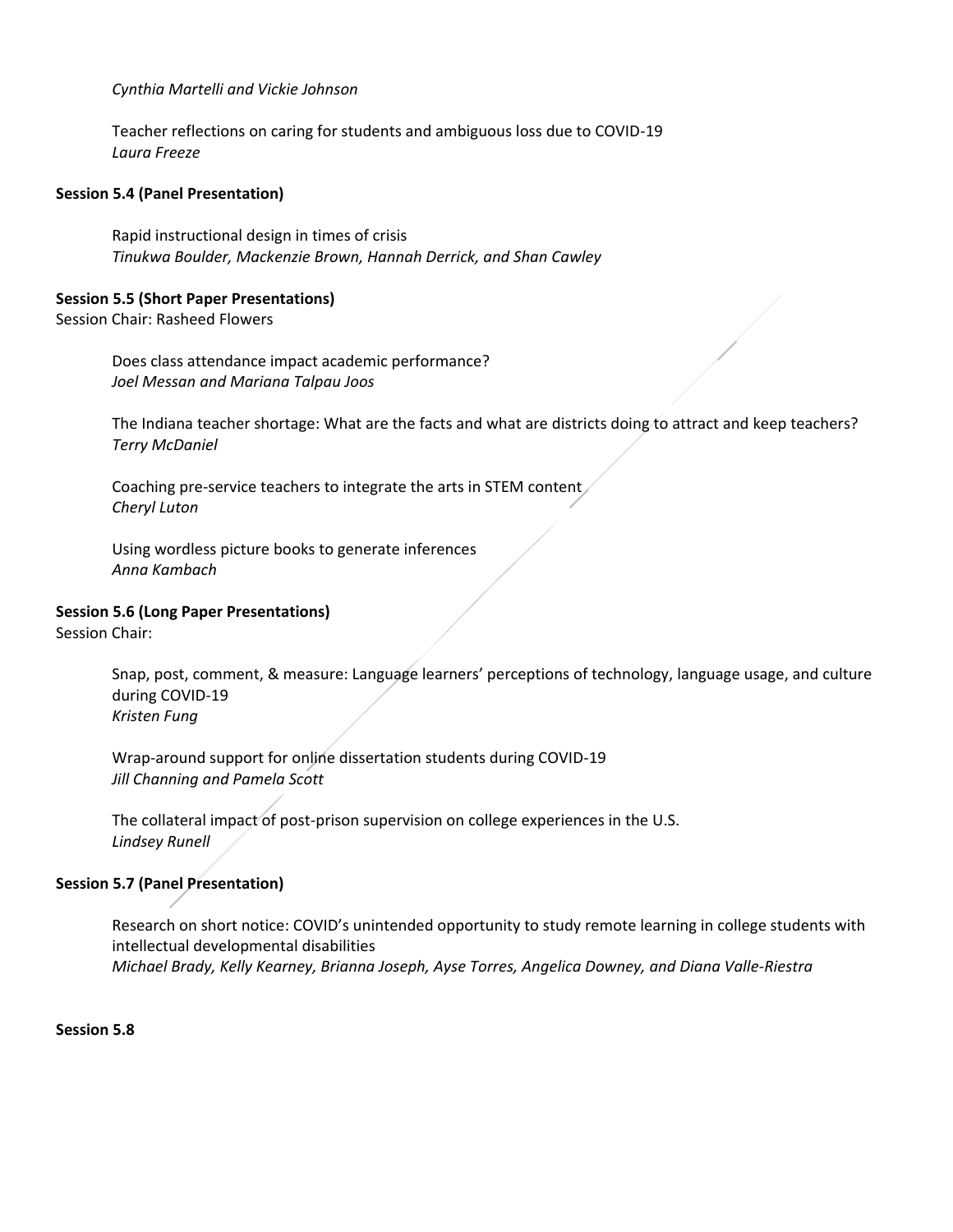# **Conference Special Program – Sponsor Session: Publishing with** *Voices of Reform*

You are invited to this special session where you will learn about the journal, *Voices of Reform, housed at the Nina B. Hollis Institution at Stetson University in DeLand, Florida.*

# **10:10 – 11:10 Session 6**

# **Session 6.1 (Long Paper Presentations)**

Session Chair:

Invitational rhetoric in education: Koffee Klatches, community fairs and building consensus *Kelly McBride*

Students' perceptions of a university-community partnership embedded in educational psychology *Samantha Tackett, Meagan Arrastia-Chisholm, and Torres Kelly* 

Examining a doctoral program through the lens of recent dissertations *P. Park Taylor*

# **Session 6.2 (Short Paper Presentations)**

Session Chair: Kenda Grover

Developing a holistic evaluation for online courses: A collaborative project between student and faculty *Kenda Grover, Keith Lewis, and Michael Miller* 

Beyond a seat at the table: Underrepresentation of women from nondominant groups in elected educational policy roles *Katrina Struloeff and Alonzo Flowers III*

Addressing diversity and equity in education: Educating culturally responsive teachers in a multicultural world *Shelly Yuan*

# **Session 6.3 (Panel Presentation)**

The importance of wellness and self-care in higher education *Kelly Veal, Steven Cox, Melanie Chambers, and Joseph Pikula*

# **Session 6.4 (Panel Presentation)**

Exploring the "usefulness" of arts-based research practices in education research *Carter Winkle, Jill Farrell, Mark Rosenkrantz, and Lili Dominguez* 

# **Session 6.5 (Long Paper Presentations)**

Session Chair: Liz Bergeron

An exploration of doctoral students' perception on the role of authentic assessment on their academic development: A focus on self-assessment model *Comfort Okpala*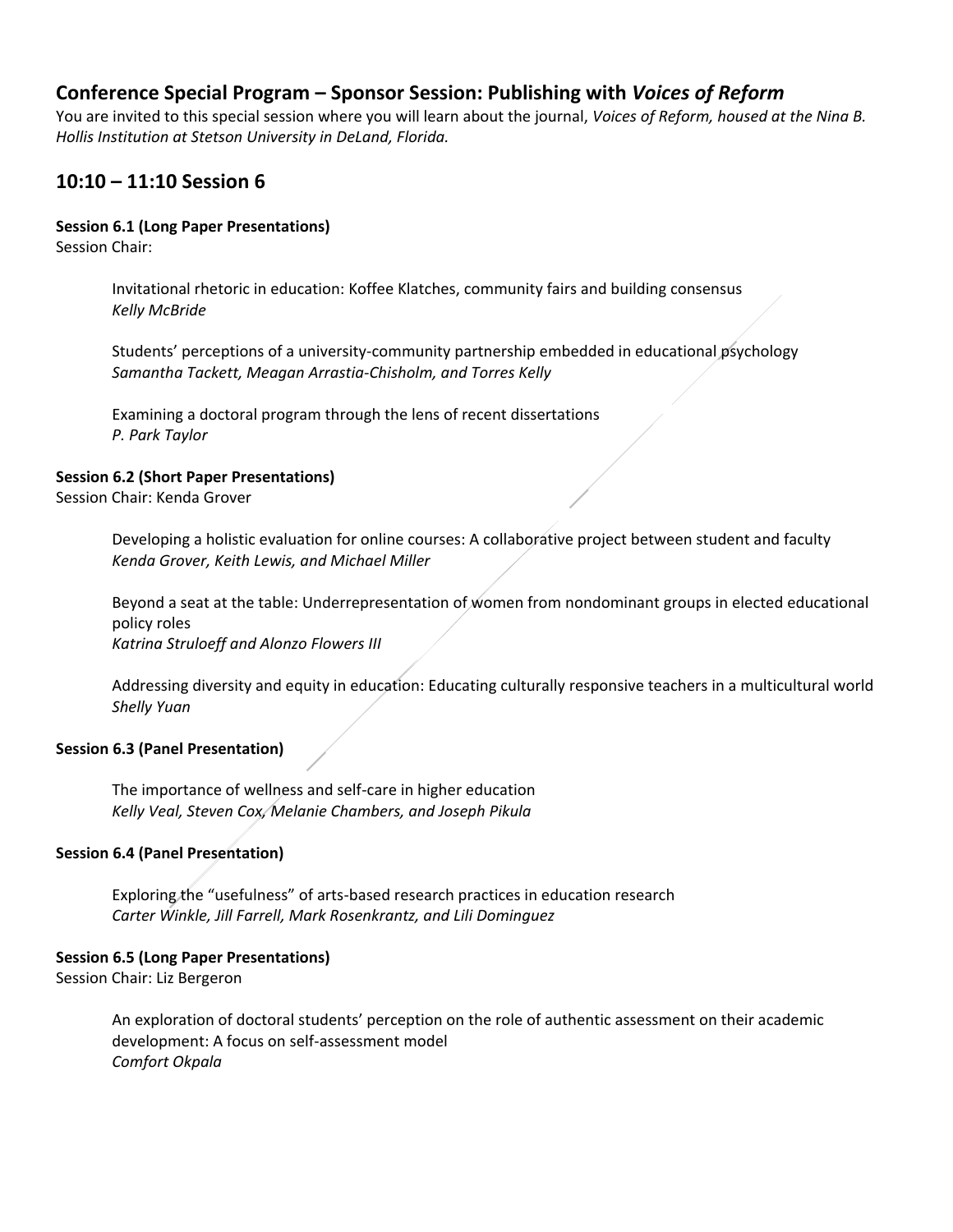Student-athletes' perceptions of a campus sports ministry (Fellowship of Christian Athletes) *Rasheed Flowers*

Survey design and validation: Understanding virtual teacher professional development *Liz Bergeron, Beth Boesche-Taylor, and Cindy Bogdan*

#### **Session 6.6 (Short Paper Presentations)**

Session Chair: George Watson

An international intergenerational model for supporting racial literacy among teachers of multilingual learners *Kathryn Accurso and Brenda Muzeta*

The effect of integrating computer-assisted language learning in learning English as a foreign language in universities: A literature review *Yadi Zhang*

Research teacher preparation and technology use in a 1:1 school district *Lisa Heaton, Kimberly McFall, Tina Allen, and George Watson* 

Academic language in action *Kimberly Smith-Burton and Catherine Barrett*

#### **Session 6.7 (Long Paper Presentations)**

Session Chair:

Emotional intelligence and its impact on community association managers as transformational leaders *Sharon McKnight and Valerie Bryan*

Building community in a pre-service teacher cohort during a pandemic *Nancy Bradley and Donna Fogelsong* 

#### **Session 6.8 (Short Paper Presentations)**

Session Chair:

What new teachers need: Voices from the field *Lou Sabina, Fran Duvall, Simone Webster, Jesika Butler, and Alexis Simko* 

Creating a contextually situated service learning opportunity: The redesign of a student research showcase as a situated learning experience *Sharon Flynn Stidham*

Makerspaces: A TALULAR framework for designing sustainable constructivist learning environment *Sharon Flynn Stidham and Rebecca Clark-Stallkamp*

EDUCATE: Synchornizing metadata standards to build and classify learning objects (LO) or open educational resource (OER) for reuse *David Okoth, Ken Porter, and Kibong Song*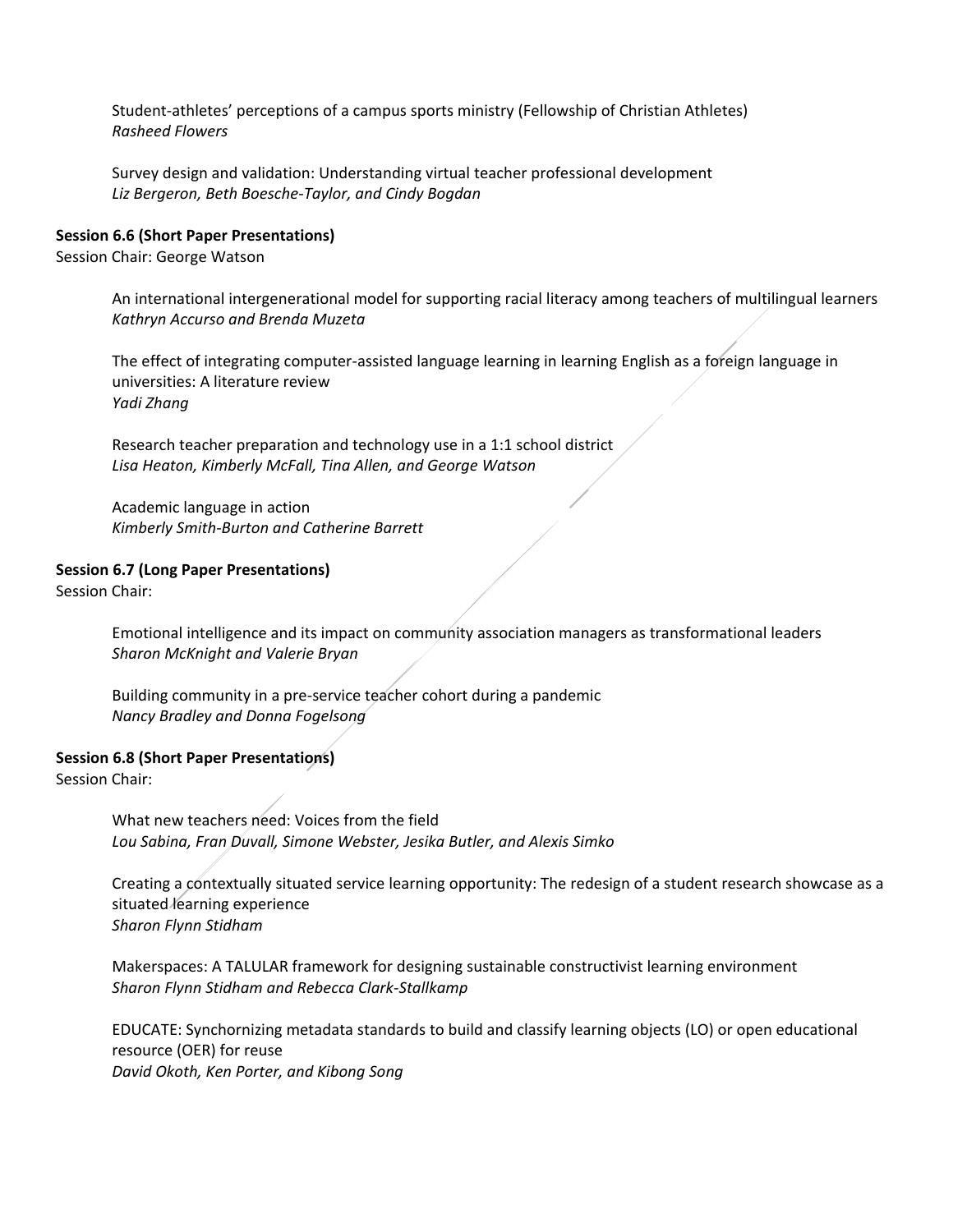# **Noon – 1:00 Awards Townhall**

# **1:10 – 2:10 Session 7**

# **Session 7.1 (Long Paper Presentation)**

Session Chair: Kiara Sabina

Using "areas for improvement" in a new rubric format for student and program improvement in K-12 programs *Judy Wilkerson*

Returning to teaching during COVID-19: An empirical study on teacher efficacy *Tim Pressley and Emily Learn* 

Research competency of doctoral students: An analysis of responses to the scholar-practitioner research development scale *Nicole Williams, John Gillham, and Kristi Beall*

# **Session 7.2 (Long Paper Presentations)**

Session Chair:

Enhancing online learning engagement and success through COVID: Student perspectives and connections to a more personalized experience *Jennifer Mirabal, Andrea Adelman, and Daniel Foerch* 

Educational psychology students' reactions to COVID-19 in hybrid and online courses *Samantha Tackett, Meagan Arrastia-Chisholm, and Torres Kelly*

Dissonance and disparity: The fight for equal compensation in NYC universal PreK *Maria Mavrides and Emily Kohn*

# **Session 7.3 (Short Paper Presentations)**

Session Chair: Susan Kushner Benson

University COVID-19 policies: Addressing faculty and student mental health *Brittany Dennis and Heather Windham*

Building teacher candidates' identity as "teacher-as-researcher": A pedagogy for teaching and learning about social-emotional learning *Susan Kushner Benson, Jennifer Bozeka, and Brandi Davis*

Best practices for improving writing outcomes of students with learning disabilities *Alycia Taylor*

Teacher ghosts: Apparitional factors framing decisions to pursue a career in education *Wynnetta Scott-Simmons*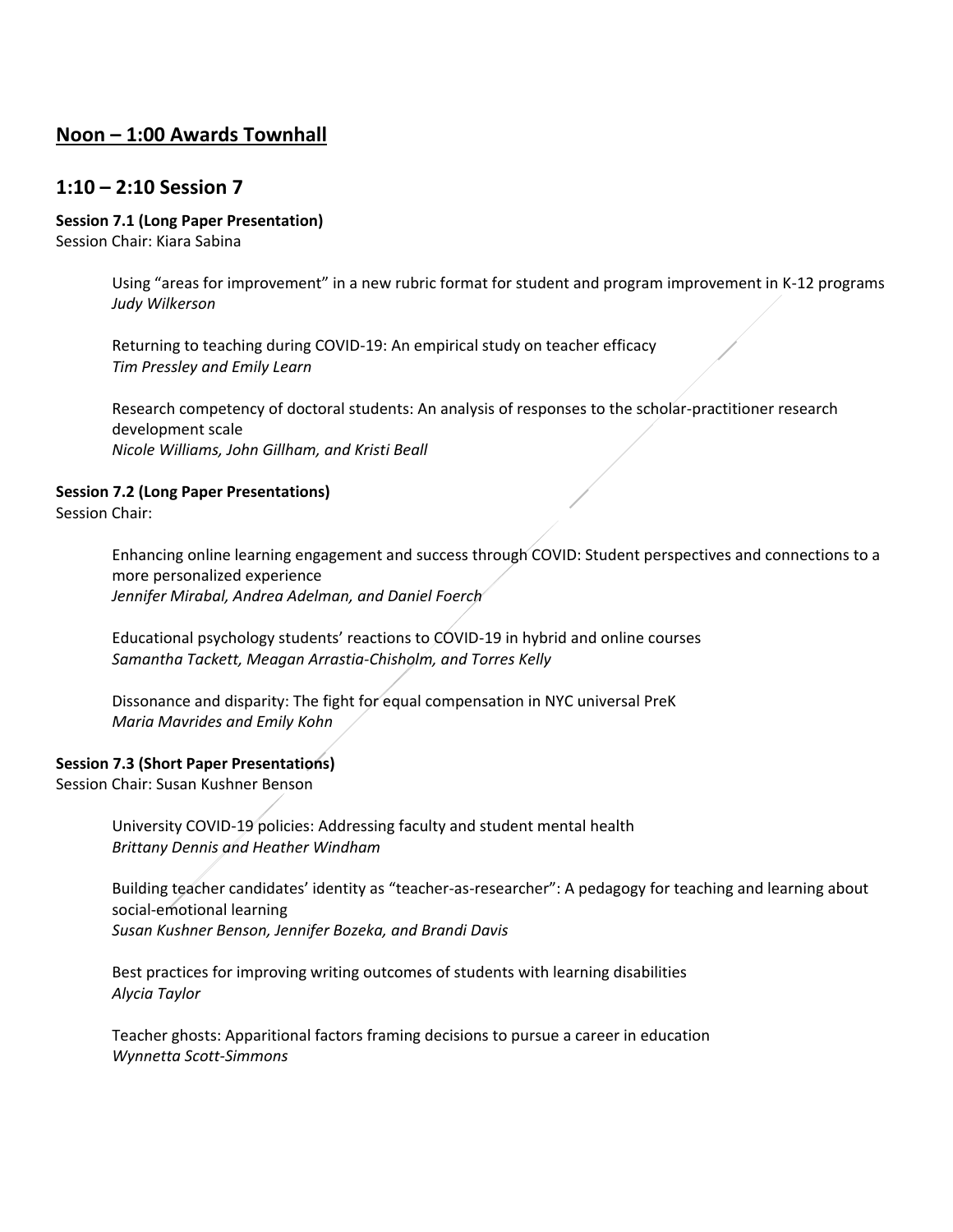#### **Session 7.4 (Long Paper Presentations)**

Session Chair: Lisa Darlington

A comparative study on motivational factors in choosing teaching profession *Onder Koklu*

Latent profiles of reading motivation in high school Latinx multilingual learners *Robert Griffin, Diana Mindrilla, and Lama Farran*

A study exploring mathematics anxiety in exceptional education preservice teachers *Gina Gresham*

#### **Session 7.5 (Panel Presentation)**

Oral histories of South Florida: Miami Shores Ruth Ban, Anse Daniel, Jacqueline Marshall, Charity Rowe-Marshall, and Marie Jasmin

#### **Session 7.6 (Short Paper Presentations)**

Session Chair: Rasheed Flowers

Student satisfaction utilizing hybrid day course modality: An instructional approach for institutions in a post COVID-19 world *Scott Ballantyne*

The impact of open access on journal article citation rates in education and educational research *Ghadah Almutairy, Helen Ajao, and Rebecca Clark-Stallkamp* 

Assessing critical thinking among Master of Social Work students *FangHsun Wei and Edward Hanna* 

Play at college in a time of COVID *Jonathan McCloud and Collin Smith*

#### **Session 7.7 (Long Paper Presentations)**

Session Chair:

"Honestly I think it's going great so far; I did have a mental breakdown": Examining the experiences of paid residents in their first year *Regina Rahimi and Nedra Cossa* 

Examining the relationship between motivation, stress, and satisfaction among graduate students *Hyeon Jean Yoo and David Marshall*

Integration of charisma into educational leadership standards: From theory to practice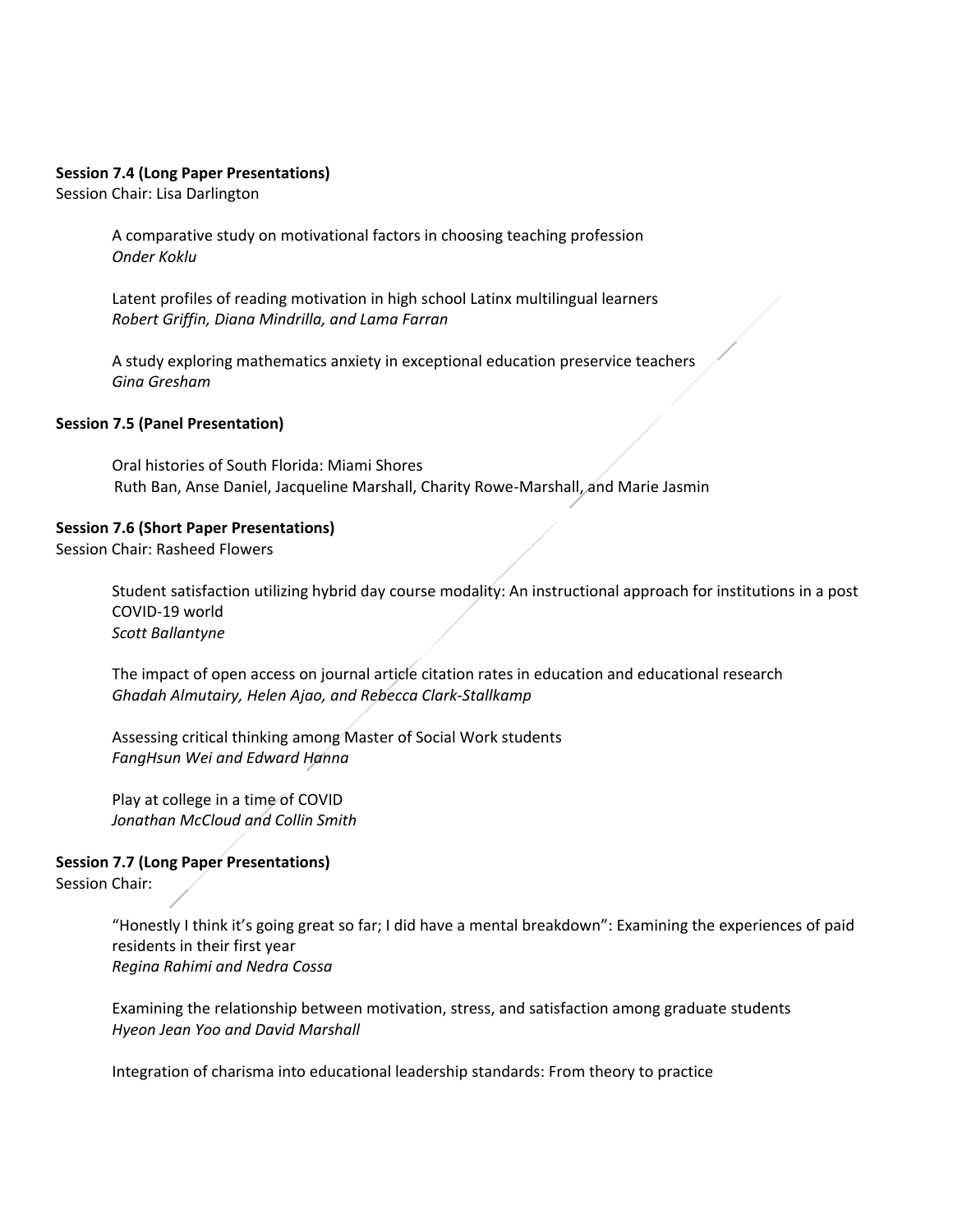#### **Session 7.8 (Short Paper Presentations)**

Session Chair:

Unpacking the journeys of doctoral students at a catholic university in the United States *Paula Powell and Mehmet Turegun*

The influence of OER adoption on student course costs *Anthony Setari and Sherri Restauri* 

Teaching social studies on three continents *Karen Chernoff*

#### **Session 7.9 (Long Paper Presentations)**

Session Chair:

Art and the expression of social consciousness: A case study of one artist's journey and the influence of art education in traditional and non-traditional settings *Dorothy Craig, Paul Craig, Danielle McDanielle, and Devi Sanford* 

Impact of instructional time configuration, gender, and race on accountability test performance *Ken Vogler and Susan Schramm-Pate* 

Facilitating the needs of culturally diverse learners in online classes *Shernette Dunn, and Valerie Bryan*

# **2:20 - 3:20 Session 8**

**Session 8.1 (Short Paper Presentations)**

Session Chair: Lisa Darlington

Remote teaching best practices in higher education and P-12 settings *Kimberly Smith-Burton and Catherine Barrett* 

What is happening in early elementary school math classrooms? A case study on CGI trained teachers instructional decisions on supporting students mathematical thinking? *Lili Hurioglu, Claire Riddell, and Rob Schoen*

What are the extracurricular reading habits of high-achieving students? *Minkyu Kim*

Reflections on mentoring *Dana Haraway*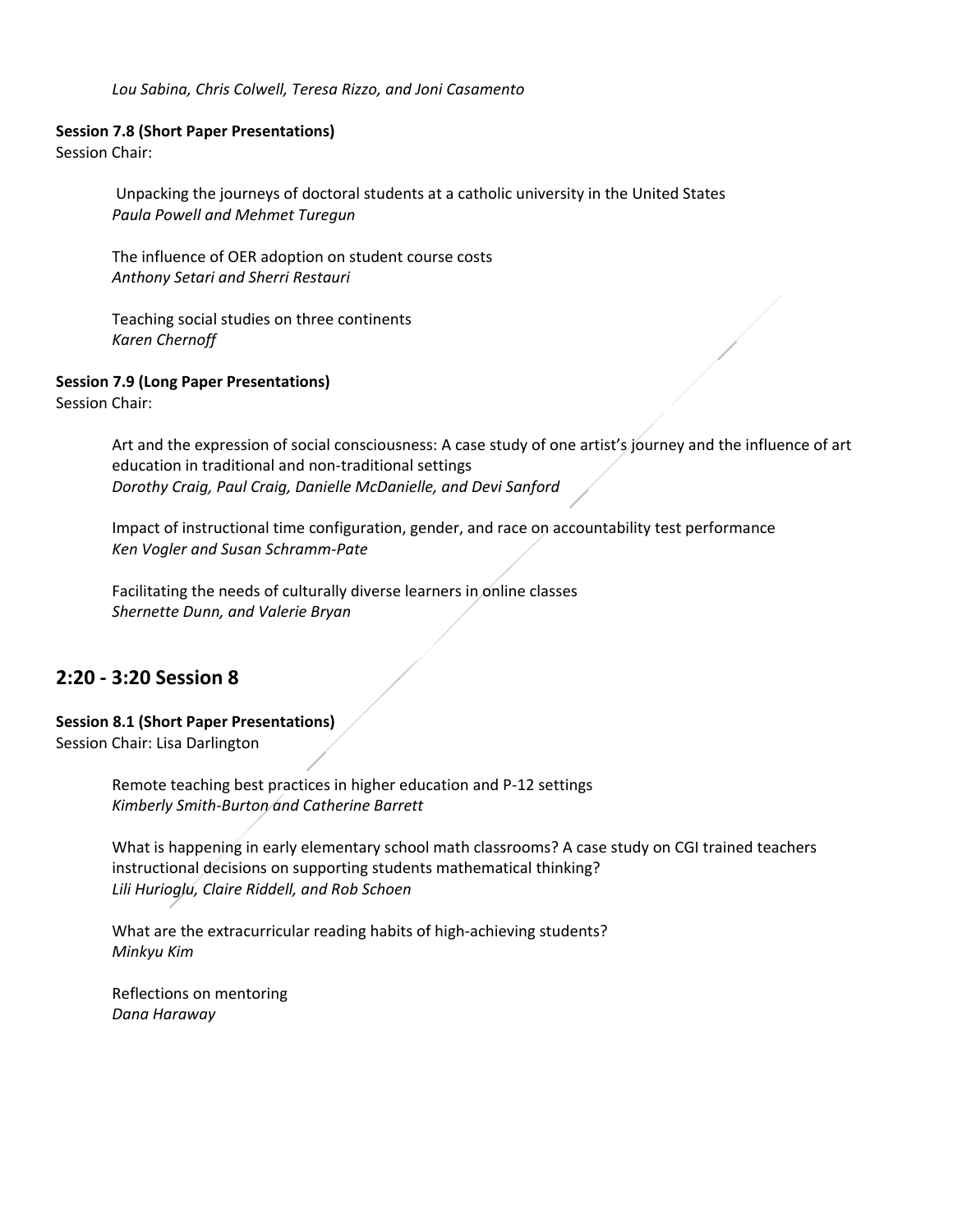### **Session 8.2 (Long Paper Presentations)**

Session Chair: Jessica Bucholz

Pathways to institutional transformation at HBCUS: Recommendations from HBCUS Black women STEM faculty *Karen Jackson, Anna Lee, Maya Corneille, and Bahby Banks* 

A slippery slope: Privatization of public education *M. David Alexander and Jennifer Sughrue*

Technology in a secondary history classroom: Comparing urban and rural usage of technology *Tyler Shull*

#### **Session 8.3 (Panel Presentation)**

Instructional design superheroes: Transitioning to effective online learning during COVID-19 *Sharon Stidham, Rebecca Clark-Stalkamp, Helen Ajao, Ghadah Almutairy, and Kelli Fleming* 

#### **Session 8.4 (Long Paper Presentations)**

Session Chair: George Watson

Cheating in the time of COVID-19: Do students cheat more in online courses? A ten-year follow-up *George Watson, James Sottile, Grace Liang, and Bonni Behrend* 

Contributing factors of second language pronunciation goals of English language learners at intensive English programs *Rebecca Turk and Jeannine Turner* 

Comparing employment social capital of high school interns in an agricultural internship *Eric Hogan and Sean Forbes* 

# **Session 8.5 (Short Paper Presentations)**

Session Chair:

Distance learning explained from a historical perspective *Jaime Stacy*

How can we help? Strategies for K-12 teachers to address the underrepresentation of minoritized gifted students *Samantha Tackett and Kelly Torres* 

College during COVID: College student mental health during COVID-19 and resources for faculty *Katherine Barker, JC Ausmus, and Brittany Barnett*

Science and social justice: Exploring the experiences and pedagogical practices of science and math teachers in urban schools

*Djanna Hill, Jyoti Champanerkar, and Zhaiker Seville*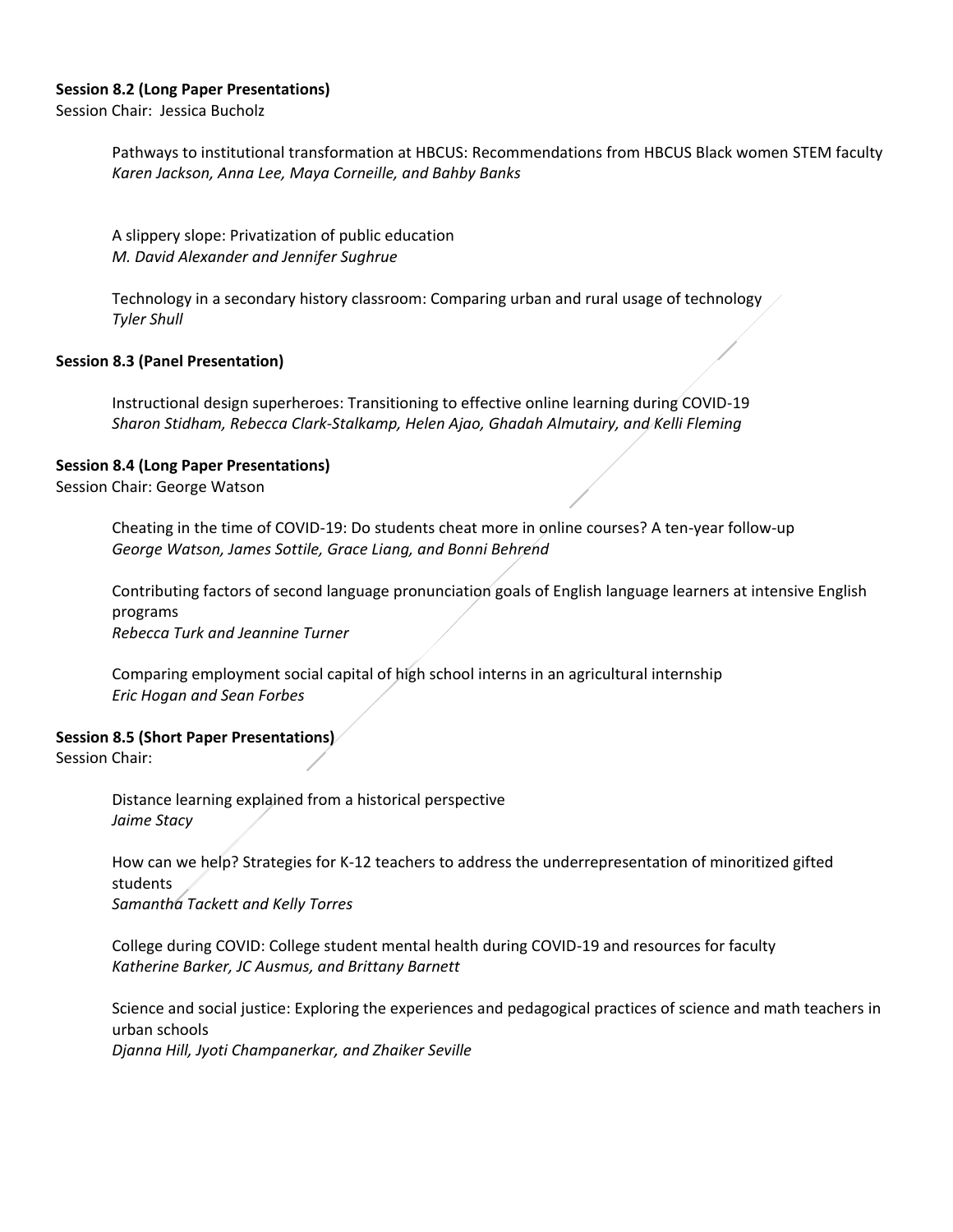#### **Session 8.6 (Short Paper Presentations)**

Session Chair: Kiara Sabina

Exploring future conceptualizations of adult college student return on investment in the midst of rapidly changing higher education environments *Susan Barcinas, Duane Akroyd, and Tracy Kachur* 

Disturbing race: An analysis of conversations among Black and White teacher candidates *Carrie Rogers, Pam Buskey, Kellee Watkins, Adrienne Stuckey, and Nakeshia Williams* 

Social and academic integration of doctoral students at Barry University *Robert Lusardi and Carly Orshan*

"Measuring success by the seeds of we plant" – Robert Louis Stevenson: One institute's experience with alumni tracking *Kandice Rowe, Thelma Isaacs, Alysha Nichols, Amanda Preece, and Paula Lucas* 

#### **Session 8.7 (Long Paper Presentations)**

Session Chair:

The contradiction between sex education and public media in China *Wenjia Dong*

Academic success and individuals' views on social engagement *Roofia Galeshi and Darryl Corey* 

Student perceptions of instructor made videos in an asynchronous online graduate course *Laurie Kimbrel and Myrna Gantner*

# **Session 8.8 (Short Paper Presentations)**

Session Chair:

Fostering student engagement through showing empathy and caring in three online college courses during COVID-19 and beyond *Sherri Horner, Mariana Mereoiu, and Alicia Mrachko*

Finding yourself as a visual artist *Dannell Macllwraith* 

Putting the end-user at the forefront: Validity evidences for teachers' needs *Robyn Pinilla and Elizabeth Adams*

Culturally responsive practice in the teacher education program *Cheng-Hsien Wu*

# **Session 8.9 (Long Paper Presentations)**

Session Chair: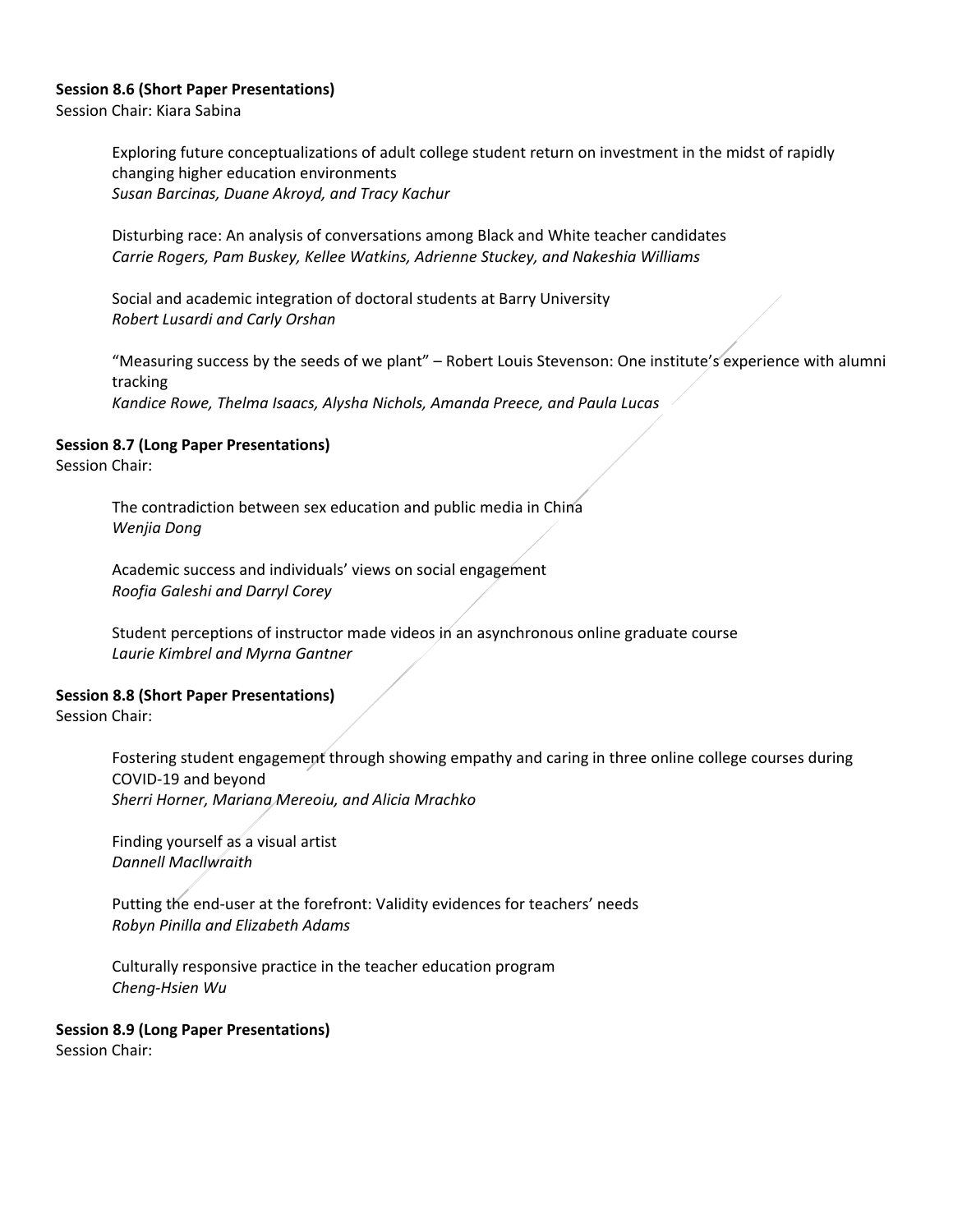Preparing educators in times of disruption: College of education students perceptions of the impact of the COVID-19 pandemic *Deana Ford, Karyn Allee-Herndon, Katherine Perrotta, Leah Panther, and Susan Cannon* 

Assessing educational culture and leadership preference among Saudi Arabian educators *Lou Sabina, Elise Gruber, and Kiara Sabina*

# **3:30 - 4:30 Session 9**

# **Session 9.1 (Long Paper Presentations)**

Session Chair:

A comparison of Chinese college students' sense of online classroom community: Urban, town, and rural *Xi Lin, Yan Dai, and Hui Shi*

Implementing an online EdD program in leadership studies: An interim assessment *Ronald Childress* 

The impact of story: One preschool program's experience using story cubes as an oral language strategy *Michelle Amodei and Laura Strong* 

# **Session 9.2 (Long Paper presentations)**

Session Chair:

Becoming the minority: An examination of the experiences of Afro-Caribbean women faculty in the US academy *Paula Powell* 

Integrating the role of an instructional design team for quality assurance in online education *Jeeyoung Chun*

A narrative examination of how having a gifted child affects the family dynamics *Verona Nisbeth-Hart*

# **Session 9.3 (Short Paper presentations)**

Session Chair:

The complications of competition in the classroom *Maura Telfer*

The lives experiences of multigenerational families in the COVID-19 pandemic *Vanessa Elias, Philip Corr, Debroah Doucas, and Ruth Ban* 

What do teacher candidates need to know about trauma-informed education and social-emotional learning: Voices of teacher education faculty, expert teachers, and teacher candidates *Susan Kushner Benson, Amiah Barillas, and Nicole Hassan,* 

Interfacing with student mental health: Education faculty's knowledge, experiences, and needs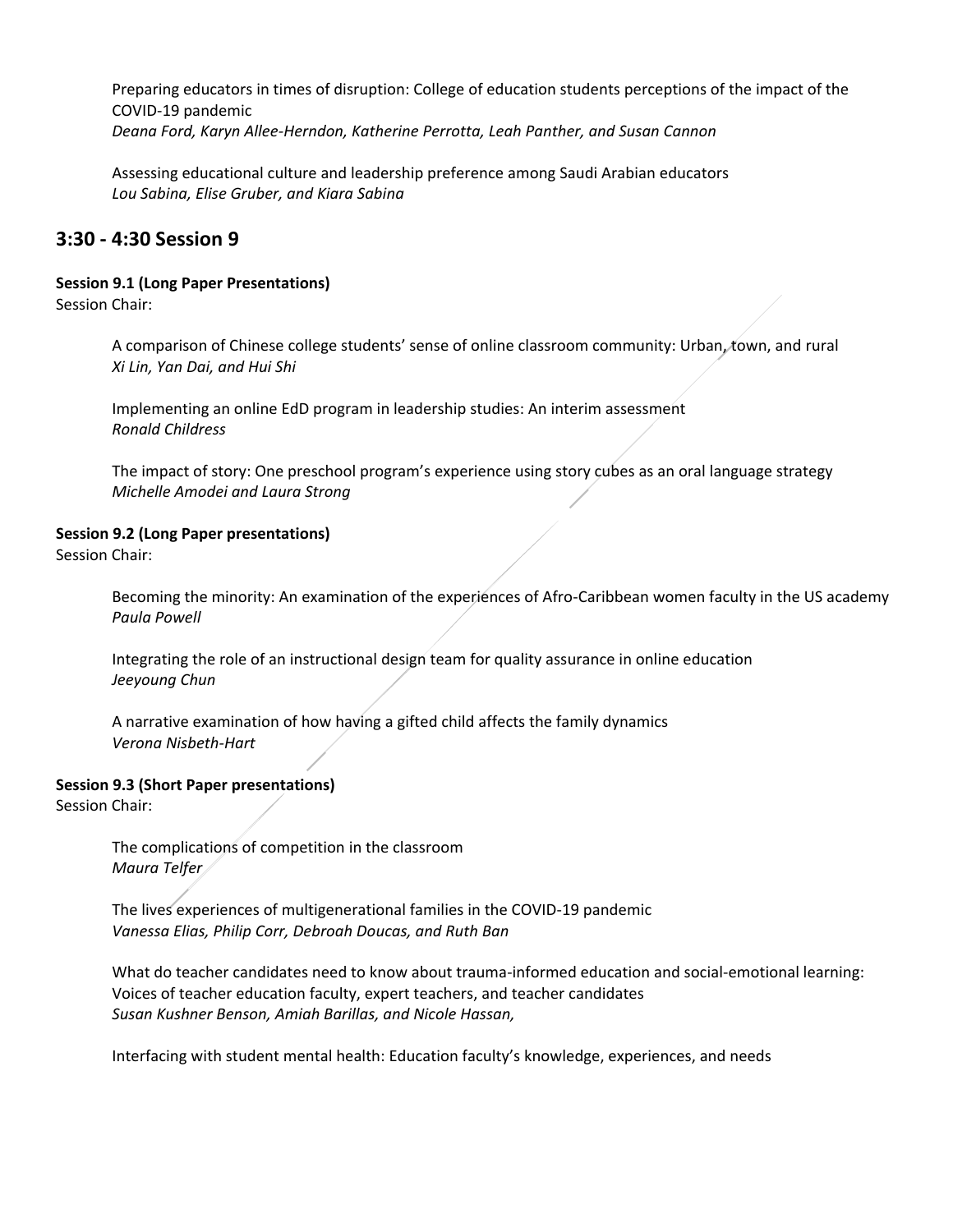*Laura Kelley and Monique Alexander* 

#### **Session 9.4 (Panel Presentation)**

Courageous conversations for educators: Providing supports and systems to enhance learning during a time of social unrest *Cynthia Anderson, Felica Baiden, Karyn Allee-Herndon, and Robbie Marsh*

### **Session 9.5 (Panel presentation)**

The need for "Hip Hop Education" in teacher preparation programs *Keishana Barnes, William Hunter, Derrick Robinson, and Gina English Tills* 

#### **Session 9.6 (Long Paper presentations)**

Session Chair:

"I think they're having a contest!": Dialogic transactions with nonfiction picturebooks in a kindergarten classroom *Courtney Shimek* 

Do book clubs matter? How teachers learn to engage in anti-racism *Laura Szech*

Beliefs About Teaching (BATS2) – Confirmation of dispositional growth between the diagnostic and post tests *Kyle LaPaglia, Judy Wilkerson, and Christopher Parfitt*

#### **Session 9.7 (Long Paper presentations)**

Session Chair:

First-year teachers teaching efficacy in Title I schools: A multi-case study *Tim Pressley, Hannah Croyle, and Stephanie Pressley*

Pathways to excellence – A clinical faculty mentoring program *Courtney Clayton, Debra Hydorn, and Kristian Peck*

Teacher perceptions regarding the implementation of the Tennessee Educator Acceleration Model (TEAM) in an urban school district, Tennessee, United States *Samad Dimbie-Mumuni, Nikki Hughes, and Kenneth Kungu* 

# **Session 9.8 (Long Paper Presentations)**

Session Chair:

Identifying the domains in mathematics, science and reading in which the US students peforma lower in PISA *Onder Koklu, Susan Cooper, Cynthia Martelli, and Meghan Atha*

Illuminating the voices of Black women principals: A phenomenological qualitative study *Crystal Haskins and Steve Myran*